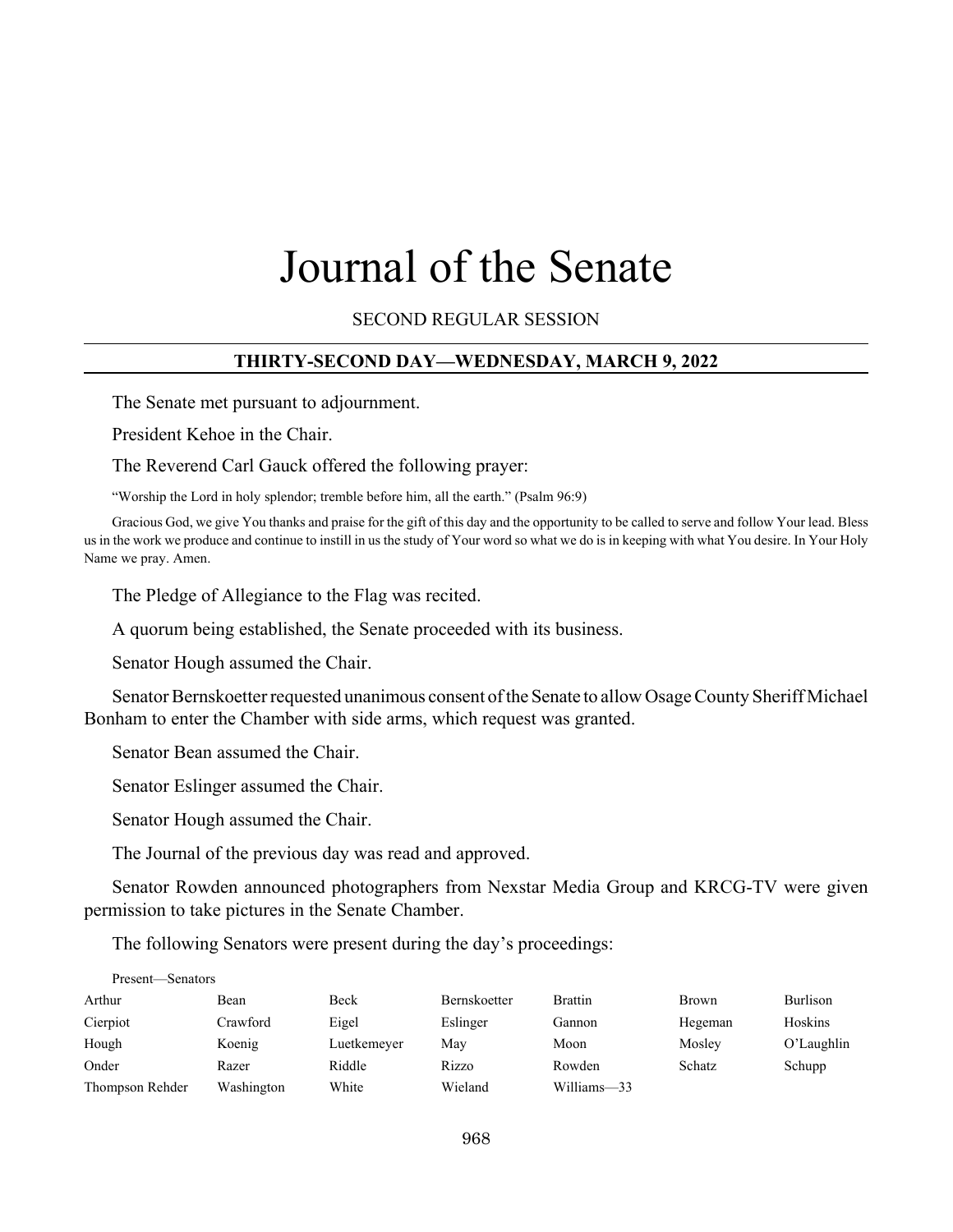Absent—Senators—None

Absent with leave—Senator Roberts—1

Vacancies—None

The Lieutenant Governor was present.

# **RESOLUTIONS**

Senator Williams offered Senate Resolution No. 611, regarding Markus Golden, which was adopted.

Senator Schupp offered Senate Resolution No. 612, regarding the One Hundred Twentieth Anniversary of the Jewish Federation of St. Louis, which was adopted.

Senator Eslinger offered Senate Resolution No. 613, regarding Addi Luna, West Plains, which was adopted.

Senator Schatz offered Senate Resolution No. 614, regarding Abigail Chandler, Grubville, which was adopted.

Senator Koenig offered Senate Resolution No. 615, regarding Rene A. Artman, Fenton, which was adopted.

# **MESSAGES FROM THE GOVERNOR**

The following message was received from the Governor, reading of which was waived:

#### **GOVERNOR**

#### STATE OF MISSOURI

March 9, 2022

To the Senate of the 101st General Assembly of the State of Missouri:

The following addendum should be made to the appointment of Samantha Ferguson Knight as a member of the Missouri Community Service Commission, submitted to you on February 23, 2022. Line 1 should be amended to read:

Samantha Ferguson Knight, Democrat, 5741 Goethe Avenue, Saint Louis, Saint Louis Respectfully submitted,

Michael L. Parson

Governor

# **MESSAGES FROM THE HOUSE**

The following messages were received from the House of Representatives through its Chief Clerk:

Mr. President: I am instructed by the House of Representatives to inform the Senate that the House has taken up and passed **HCS** for **HBs 2116**, **2097**, **1690** & **2221**, entitled:

An Act to amend chapter 191, RSMo, by adding thereto nine new sections relating to the visitation rights of patients.

In which the concurrence of the Senate is respectfully requested.

Read 1st time.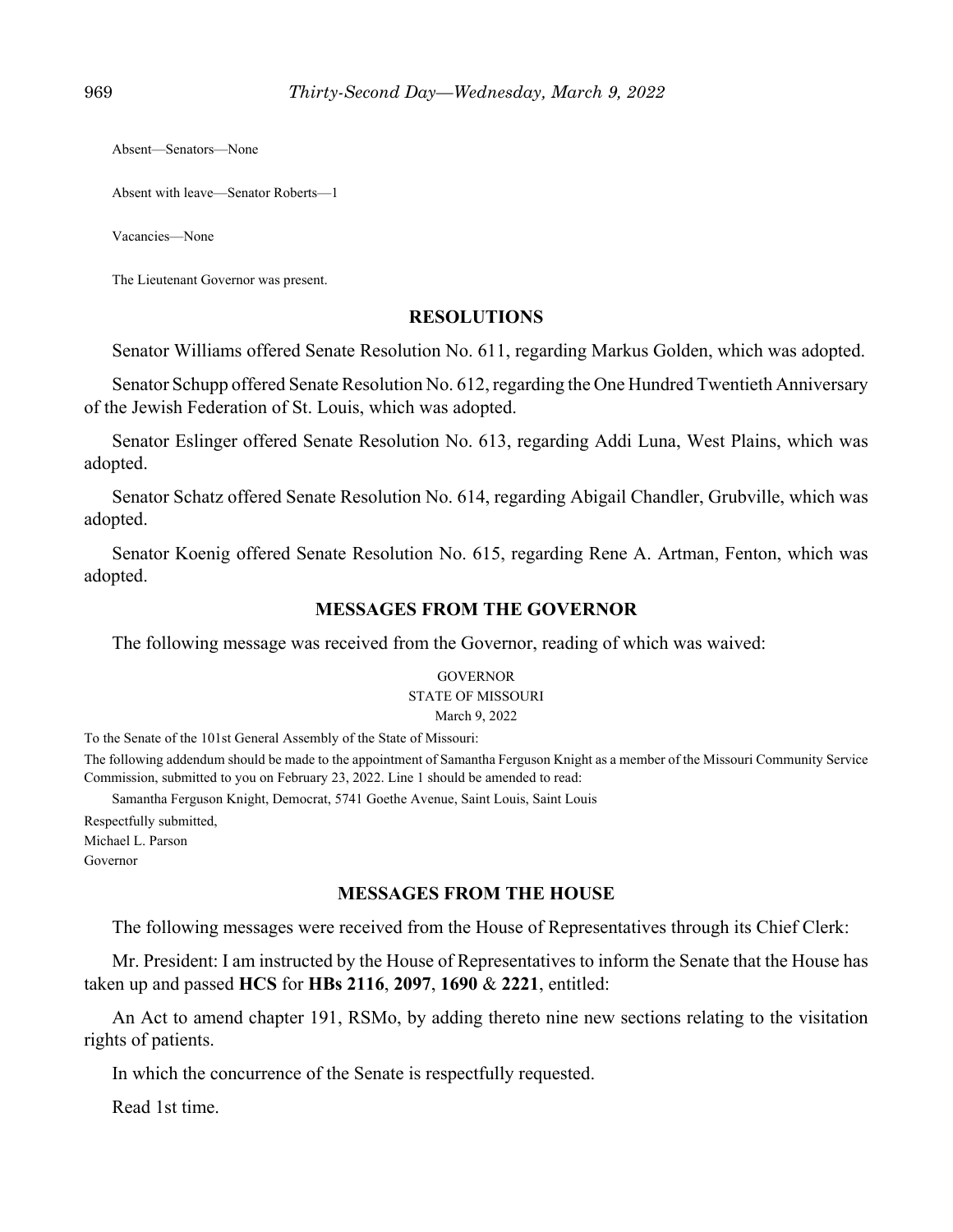Also,

Mr. President: I am instructed by the House of Representatives to inform the Senate that the House has taken up and passed **HCS** for **HB 1552**, entitled:

An Act to repeal sections 160.415 and 167.151, RSMo, and to enact in lieu thereof two new sections relating to funding for schools.

In which the concurrence of the Senate is respectfully requested.

Read 1st time.

Also,

Mr. President: I am instructed by the House of Representatives to inform the Senate that the House has taken up and passed **HCS** for **HB 1814**, entitled:

An Act to repeal sections 163.161, 167.020, and 167.151, RSMo, and to enact in lieu thereof twelve new sections relating to admission of nonresident pupils, with a delayed effective date.

In which the concurrence of the Senate is respectfully requested.

Read 1st time.

On motion of Senator Rowden, the Senate recessed until 3:00 p.m.

### **RECESS**

The time of recess having expired, the Senate was called to order by Senator Crawford.

### **MESSAGES FROM THE HOUSE**

The following messages were received from the House of Representatives through its Chief Clerk:

Mr. President: I am instructed by the House of Representatives to inform the Senate that the House has taken up and passed **HB 1861**, entitled:

An Act to amend chapters 191 and 194, RSMo, by adding thereto ten new sections relating to rights of patients.

In which the concurrence of the Senate is respectfully requested.

Read 1st time.

Also,

Mr. President: I am instructed by the House of Representatives to inform the Senate that the House has taken up and passed **HCS** for **HB 1462**, entitled:

An Act to repeal sections 70.441, 571.020, 571.030, 571.101, 571.107, 571.111, 571.205, 577.703, and 577.712, RSMo, and to enact in lieu thereof ten new sections relating to firearms, with penalty provisions.

In which the concurrence of the Senate is respectfully requested.

Read 1st time.

Also,

Mr. President: I am instructed by the House of Representatives to inform the Senate that the House has taken up and passed **HB 1589**, entitled:

An Act to repeal section 566.150, RSMo, and to enact in lieu thereof one new section relating to location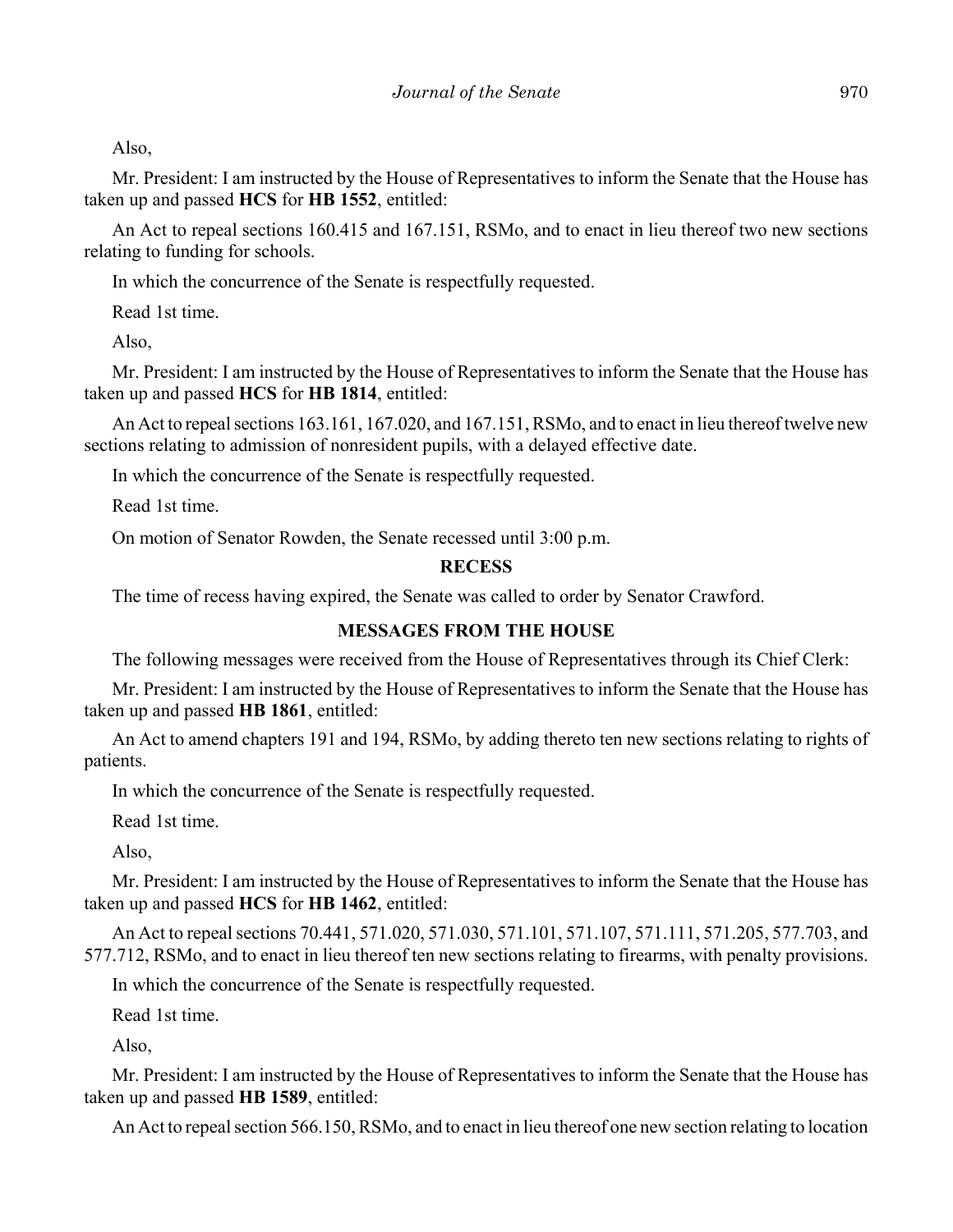restrictions for certain offenders, with penalty provisions.

In which the concurrence of the Senate is respectfully requested.

Read 1st time.

### **SENATE BILLS FOR PERFECTION**

Senator Cierpiot moved that **SB 745**, with **SCS**, **SS** for **SCS** and **SA 2** (pending), be called from the Informal Calendar and again taken up for perfection, which motion prevailed.

At the request of Senator Cierpiot, **SS** for **SCS** for **SB 745** was withdrawn, rendering **SA 2** moot.

Senator Cierpiot offered **SS No. 2** for **SCS** for **SB 745**, entitled:

# SENATE SUBSTITUTE NO. 2 FOR SENATE COMMITTEE SUBSTITUTE FOR SENATE BILL NO. 745

An Act to repeal sections 144.030, 386.890, 393.1700, 393.1715, and 610.021, RSMo, and to enact in lieu thereof seven new sections relating to utilities.

Senator Cierpiot moved that **SS No. 2** for **SCS** for **SB 745** be adopted.

Senator Cierpiot offered **SA 1**, which was read:

### SENATE AMENDMENT NO. 1

Amend Senate Substitute No. 2 for Senate Committee Substitute for Senate Bill No. 745, Page 21, Section 386.885, Line 37, by striking "June 30" and inserting in lieu thereof the following: "**December 31**"; and

Further amend said bill, page 23, Section 386.885, line 76, by striking "June 30" and inserting in lieu thereof the following: "**December 31**".

Senator Cierpiot moved that the above amendment be adopted.

Pursuant to Rule 91, Senator Hegeman requested unanimous consent of the Senate to be excused from voting on all votes taken in the perfection of **SB 745**, with **SCS**, which request was granted.

Senator Cierpiot moved that **SA 1** be adopted, which motion prevailed.

Senator Cierpiot moved that **SS No. 2** for **SCS** for **SB 745**, as amended, be adopted, which motion prevailed.

On motion of Senator Cierpiot, **SS No. 2** for **SCS** for **SB 745**, as amended, was declared perfected and ordered printed.

Senator Hegeman moved that **SB 799**, with **SCS**, be taken up for perfection, which motion prevailed.

**SCS** for **SB 799**, entitled:

# SENATE COMMITTEE SUBSTITUTE FOR SENATE BILL NO. 799

An Act to repeal section 575.200, RSMo, and to enact in lieu thereof one new section relating to escape from custody, with penalty provisions.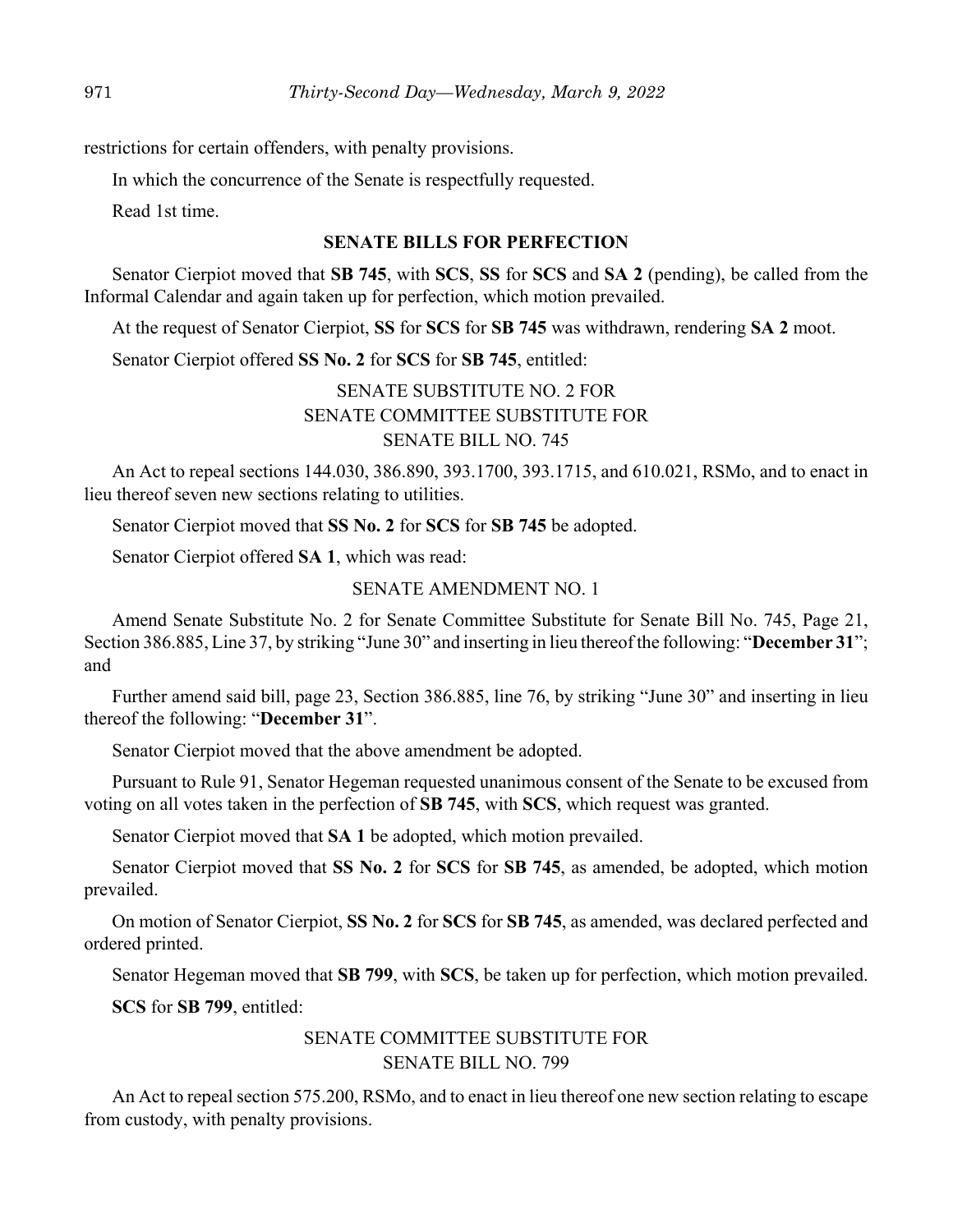Was taken up.

Senator Hegeman moved that **SCS** for **SB 799** be adopted, which motion prevailed.

On motion of Senator Hegeman, **SCS** for **SB 799** was declared perfected and ordered printed.

### **REFERRALS**

President Pro Tem Schatz referred **SS No. 2** for **SJR 38** to the Committee on Governmental Accountability and Fiscal Oversight.

President Pro Tem Schatz referred the gubernatorial addendum to the Committee on Gubernatorial Appointments.

Senator Bean assumed the Chair.

# **SENATE BILLS FOR PERFECTION**

At the request of Senator Thompson Rehder, **SB 690** was placed on the Informal Calendar.

Senator Crawford moved that **SB 743** be taken up for perfection, which motion prevailed.

Senator Hough assumed the Chair.

Senator Brown offered **SA 1**:

### SENATE AMENDMENT NO.1

Amend Senate Bill No. 743, Page 1, Section A, Line 3, by inserting after all of said line the following:

"94.900. 1. (1) The governing body of the following cities may impose a tax as provided in this section:

(a) Any city of the third classification with more than ten thousand eight hundred but less than ten thousand nine hundred inhabitants located at least partly within a county of the first classification with more than one hundred eighty-four thousand but less than one hundred eighty-eight thousand inhabitants;

(b) Any city of the fourth classification with more than four thousand five hundred but fewer than five thousand inhabitants;

(c) Any city of the fourth classification with more than eight thousand nine hundred but fewer than nine thousand inhabitants;

(d) Any home rule city with more than forty-eight thousand but fewer than forty-nine thousand inhabitants;

(e) Any home rule city with more than seventy-three thousand but fewer than seventy-five thousand inhabitants;

(f) Any city of the fourth classification with more than thirteen thousand five hundred but fewer than sixteen thousand inhabitants;

(g) Any city of the fourth classification with more than seven thousand but fewer than eight thousand inhabitants;

(h) Any city of the fourth classification with more than four thousand but fewer than four thousand five hundred inhabitants and located in any county of the first classification with more than one hundred fifty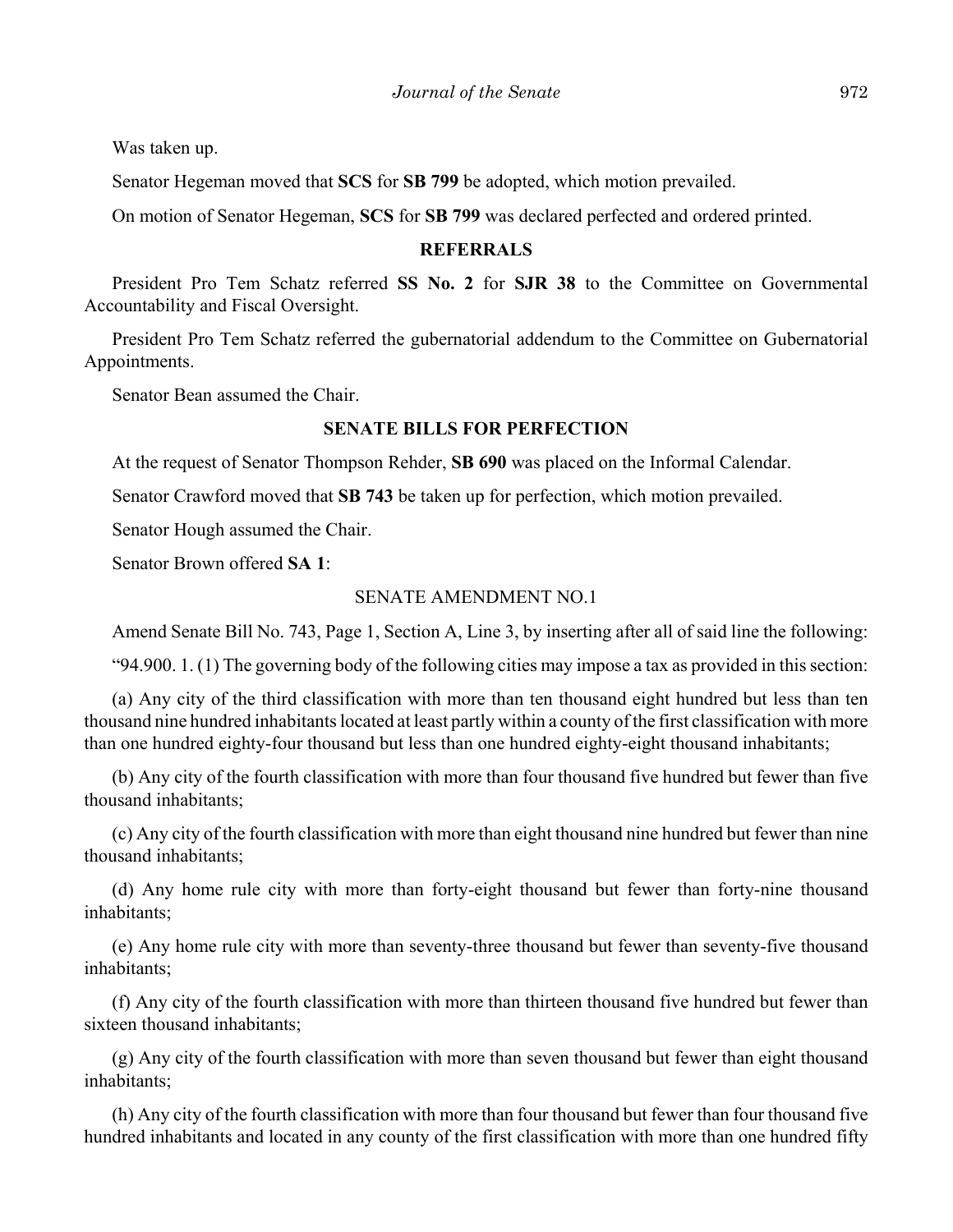thousand but fewer than two hundred thousand inhabitants;

(i) Any city of the third classification with more than thirteen thousand but fewer than fifteen thousand inhabitants and located in any county of the third classification without a township form of government and with more than thirty-three thousand but fewer than thirty-seven thousand inhabitants; **[**or**]**

(j) Any city of the fourth classification with more than three thousand but fewer than three thousand three hundred inhabitants and located in any county of the third classification without a township form of government and with more than eighteen thousand but fewer than twenty thousand inhabitants and that is not the county seat of such county**; or**

# **(k) Any city with more than eighteen thousand but fewer than twenty thousand inhabitants and that is the county seat of a county with more than forty thousand but fewer than fifty thousand inhabitants**.

(2) The governing body of any city listed in subdivision (1) of this subsection is hereby authorized to impose, by ordinance or order, a sales tax in the amount of up to one-half of one percent on all retail sales made in such city which are subject to taxation under the provisions of sections 144.010 to 144.525 for the purpose of improving the public safety for such city, including but not limited to expenditures on equipment, city employee salaries and benefits, and facilities for police, fire and emergency medical providers. The tax authorized by this section shall be in addition to any and all other sales taxes allowed by law, except that no ordinance or order imposing a sales tax pursuant to the provisions of this section shall be effective unless the governing body of the city submits to the voters of the city, at a county or state general, primary or special election, a proposal to authorize the governing body of the city to impose a tax.

2. If the proposal submitted involves only authorization to impose the tax authorized by this section, the ballot of submission shall contain, but need not be limited to, the following language:

> Shall the city of (city's name) impose a citywide sales tax of \_\_\_\_\_\_\_\_\_ (insert amount) for the purpose of improving the public safety of the city?  $\Box$  YES  $\Box$  NO If you are in favor of the question, place an "X" in the box opposite "YES". If you are opposed to the question, place an "X" in the box opposite "NO".

If a majority of the votes cast on the proposal by the qualified voters voting thereon are in favor of the proposal submitted pursuant to this subsection, then the ordinance or order and any amendments thereto shall be in effect on the first day of the second calendar quarter after the director of revenue receives notification of adoption of the local sales tax. If a proposal receives less than the required majority, then the governing body of the city shall have no power to impose the sales tax herein authorized unless and until the governing body of the city shall again have submitted another proposal to authorize the governing body of the city to impose the sales tax authorized by this section and such proposal is approved by the required majority of the qualified voters voting thereon. However, in no event shall a proposal pursuant to this section be submitted to the voters sooner than twelve months from the date of the last proposal pursuant to this section.

3. All revenue received by a city from the tax authorized under the provisions of this section shall be deposited in a special trust fund and shall be used solely for improving the public safety for such city for so long as the tax shall remain in effect.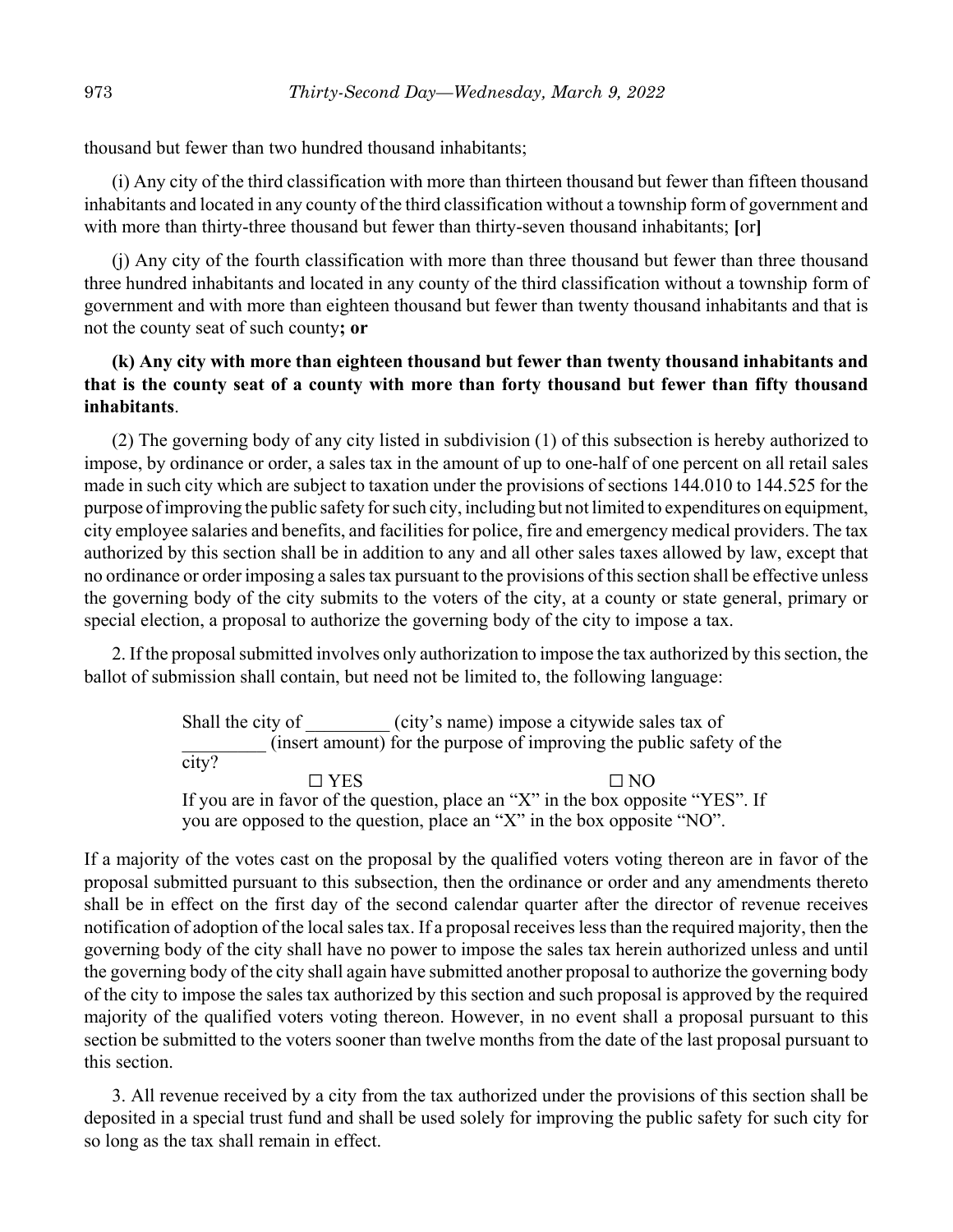4. Once the tax authorized by this section is abolished or is terminated by any means, all funds remaining in the special trust fund shall be used solely for improving the public safety for the city. Any funds in such special trust fund which are not needed for current expenditures may be invested by the governing body in accordance with applicable laws relating to the investment of other city funds.

5. All sales taxes collected by the director of the department of revenue under this section on behalf of any city, less one percent for cost of collection which shall be deposited in the state's general revenue fund after payment of premiums for surety bonds as provided in section 32.087, shall be deposited in a special trust fund, which is hereby created, to be known as the "City Public Safety Sales Tax Trust Fund". The moneys in the trust fund shall not be deemed to be state funds and shall not be commingled with any funds of the state. The provisions of section 33.080 to the contrary notwithstanding, money in this fund shall not be transferred and placed to the credit of the general revenue fund. The director of the department of revenue shall keep accurate records of the amount of money in the trust and which was collected in each city imposing a sales tax pursuant to this section, and the records shall be open to the inspection of officers of the city and the public. Not later than the tenth day of each month the director of the department of revenue shall distribute all moneys deposited in the trust fund during the preceding month to the city which levied the tax; such funds shall be deposited with the city treasurer of each such city, and all expenditures of funds arising from the trust fund shall be by an appropriation act to be enacted by the governing body of each such city. Expenditures may be made from the fund for any functions authorized in the ordinance or order adopted by the governing body submitting the tax to the voters.

6. The director of the department of revenue may make refunds from the amounts in the trust fund and credited to any city for erroneous payments and overpayments made, and may redeem dishonored checks and drafts deposited to the credit of such cities. If any city abolishes the tax, the city shall notify the director of the department of revenue of the action at least ninety days prior to the effective date of the repeal and the director of the department of revenue may order retention in the trust fund, for a period of one year, of two percent of the amount collected after receipt of such notice to cover possible refunds or overpayment of the tax and to redeem dishonored checks and drafts deposited to the credit of such accounts. After one year has elapsed after the effective date of abolition of the tax in such city, the director of the department of revenue shall remit the balance in the account to the city and close the account of that city. The director of the department of revenue shall notify each city of each instance of any amount refunded or any check redeemed from receipts due the city.

7. Except as modified in this section, all provisions of sections 32.085 and 32.087 shall apply to the tax imposed pursuant to this section."; and

Further amend the title and enacting clause accordingly.

Senator Brown moved that the above amendment be adopted, which motion prevailed.

Senator Eigel offered **SA 2**:

### SENATE AMENDMENT NO. 2

Amend Senate Bill No. 743, Page 1, In the Title, Lines 2-3, by striking "a public safety sales tax" and inserting in lieu thereof the following: "taxation"; and

Further amend said bill, page 7, section 94.902, line 193, by inserting after all of said line the following:

"137.115. 1. All other laws to the contrary notwithstanding, the assessor or the assessor's deputies in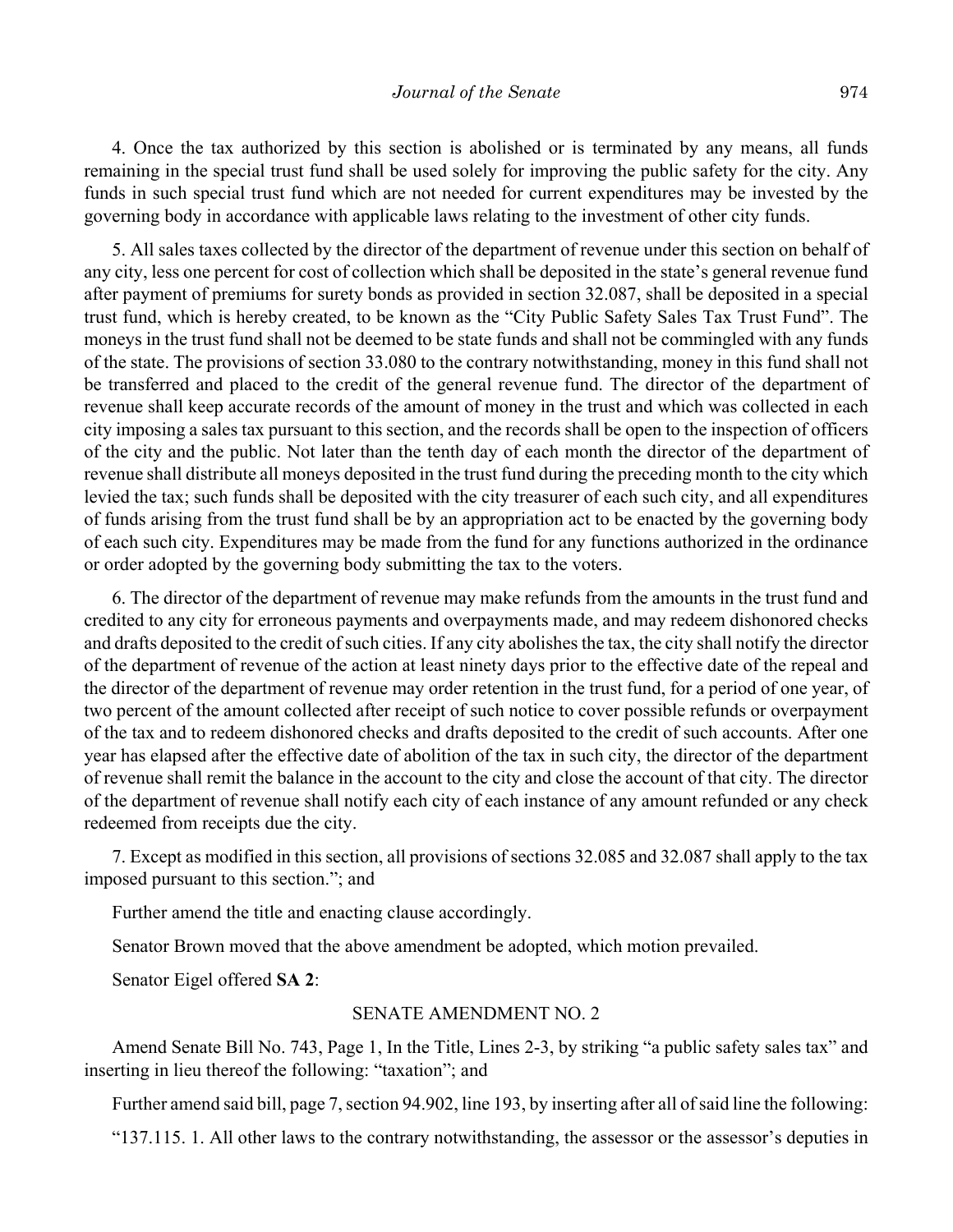all counties of this state including the City of St. Louis shall annually make a list of all real and tangible personal property taxable in the assessor's city, county, town or district. Except as otherwise provided in subsection 3 of this section and section 137.078, the assessor shall annually assess all personal property at thirty-three and one-third percent of its true value in money as of January first of each calendar year. **Beginning January 1, 2023, in any county with more than four hundred thousand but fewer than five hundred thousand inhabitants, all personal property in such county shall be annually assessed at a percent of its true value in money as of January first of each calendar year as follows:**

**(1) A political subdivision shall annually reduce the percentage of true value in money at which personal property is assessed pursuant to this subsection such that the amount by which the revenue generated by taxes levied on such personal property is substantially equal to one hundred percent of the growth in revenue generated by real property assessment growth. Annual reductions shall be made pursuant to this subdivision until December 31, 2073. Thereafter, the percentage of true value in money at which personal property is assessed shall be equal to the percentage in effect on December 31, 2073.**

**(2) The provisions of subdivision (1) of this subsection shall not be construed to relieve a political subdivision from adjustments to property tax levies as required by section 137.073.**

**(3) For the purposes of subdivision (1) of this subsection, "real property assessment growth" shall mean the growth in revenue from increases in the total assessed valuation of all real property in a political subdivision over the revenue generated from the assessed valuation of such real property from the previous calendar year. Real property assessment growth shall not include any revenue in excess of the percent increase in the consumer price index, as described in subsection 2 of section 137.073.**

# **(4) Notwithstanding the provisions of subdivisions (1) to (4) of this subsection to the contrary, for the purposes of the tax levied pursuant to Article III, Section 38(b) of the Missouri Constitution, all personal property shall be assessed at thirty-three and one-third percent of its true value in money as of January first of each calendar year.**

**2.** The assessor shall annually assess all real property, including any new construction and improvements to real property, and possessory interests in real property at the percent of its true value in money set in subsection **[**5**] 6** of this section. The true value in money of any possessory interest in real property in subclass (3), where such real property is on or lies within the ultimate airport boundary as shown by a federal airport layout plan, as defined by 14 CFR 151.5, of a commercial airport having a FAR Part 139 certification and owned by a political subdivision, shall be the otherwise applicable true value in money of any such possessory interest in real property, less the total dollar amount of costs paid by a party, other than the political subdivision, towards any new construction or improvements on such real property completed after January 1, 2008, and which are included in the above-mentioned possessory interest, regardless of the year in which such costs were incurred or whether such costs were considered in any prior year. The assessor shall annually assess all real property in the following manner: new assessed values shall be determined as of January first of each odd-numbered year and shall be entered in the assessor's books; those same assessed values shall apply in the following even-numbered year, except for new construction and property improvements which shall be valued as though they had been completed as of January first of the preceding odd-numbered year. The assessor may call at the office, place of doing business, or residence of each person required by this chapter to list property, and require the person to make a correct statement of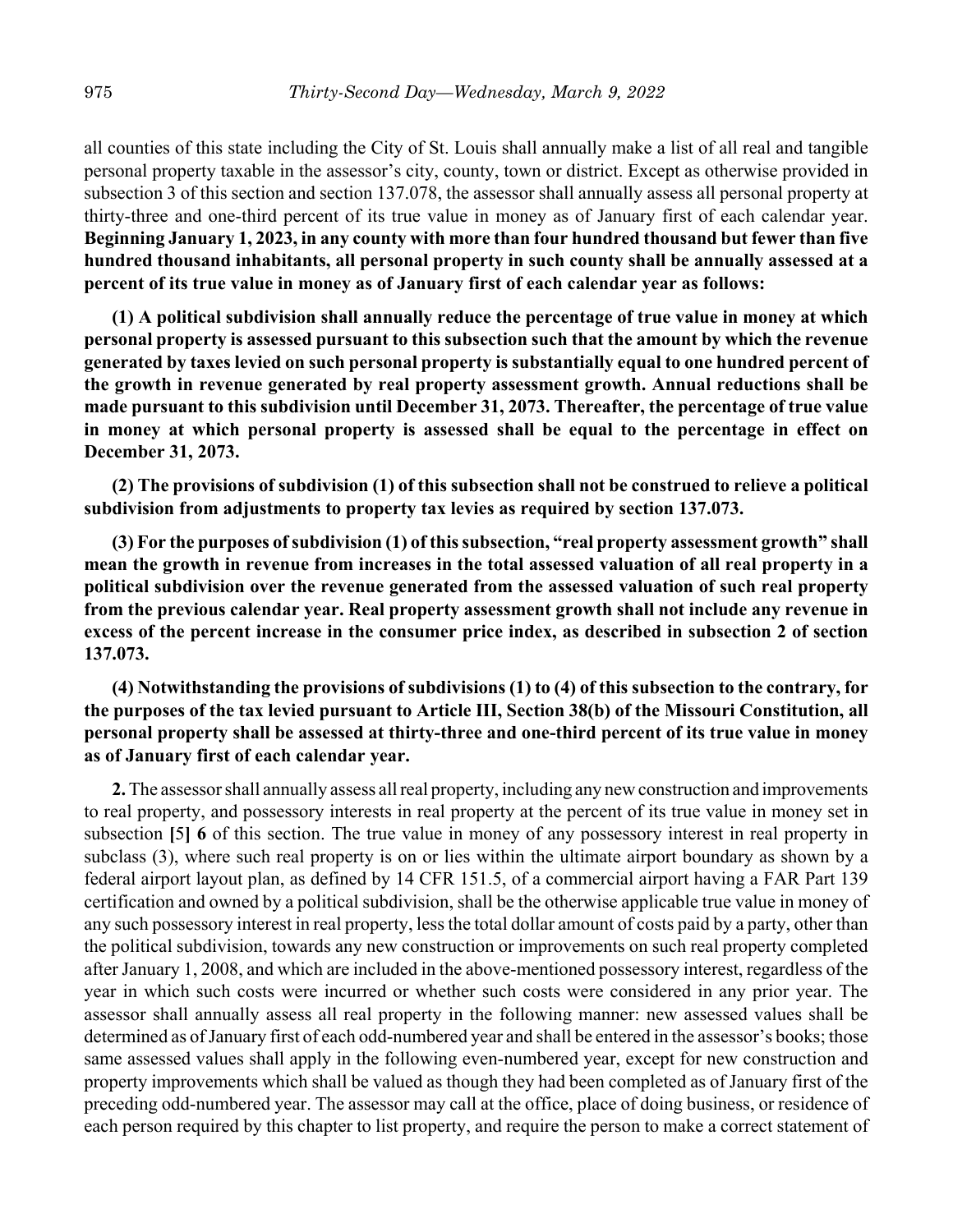all taxable tangible personal property owned by the person or under his or her care, charge or management, taxable in the county. On or before January first of each even-numbered year, the assessor shall prepare and submit a two-year assessment maintenance plan to the county governing body and the state tax commission for their respective approval or modification. The county governing body shall approve and forward such plan or its alternative to the plan to the state tax commission by February first. If the county governing body fails to forward the plan or its alternative to the plan to the state tax commission by February first, the assessor's plan shall be considered approved by the county governing body. If the state tax commission fails to approve a plan and if the state tax commission and the assessor and the governing body of the county involved are unable to resolve the differences, in order to receive state cost-share funds outlined in section 137.750, the county or the assessor shall petition the administrative hearing commission, by May first, to decide all matters in dispute regarding the assessment maintenance plan. Upon agreement of the parties, the matter may be stayed while the parties proceed with mediation or arbitration upon terms agreed to by the parties. The final decision of the administrative hearing commission shall be subject to judicial review in the circuit court of the county involved. In the event a valuation of subclass (1) real property within any county with a charter form of government, or within a city not within a county, is made by a computer, computer-assisted method or a computer program, the burden of proof, supported by clear, convincing and cogent evidence to sustain such valuation, shall be on the assessor at any hearing or appeal. In any such county, unless the assessor proves otherwise, there shall be a presumption that the assessment was made by a computer, computer-assisted method or a computer program. Such evidence shall include, but shall not be limited to, the following:

(1) The findings of the assessor based on an appraisal of the property by generally accepted appraisal techniques; and

(2) The purchase prices from sales of at least three comparable properties and the address or location thereof. As used in this subdivision, the word "comparable" means that:

(a) Such sale was closed at a date relevant to the property valuation; and

(b) Such properties are not more than one mile from the site of the disputed property, except where no similar properties exist within one mile of the disputed property, the nearest comparable property shall be used. Such property shall be within five hundred square feet in size of the disputed property, and resemble the disputed property in age, floor plan, number of rooms, and other relevant characteristics.

**[**2.**] 3.** Assessors in each county of this state and the City of St. Louis may send personal property assessment forms through the mail.

**[**3.**] 4.** The following items of personal property shall each constitute separate subclasses of tangible personal property and shall be assessed and valued for the purposes of taxation at the following percentages of their true value in money:

(1) Grain and other agricultural crops in an unmanufactured condition, one-half of one percent;

(2) Livestock, twelve percent;

(3) Farm machinery, twelve percent;

(4) Motor vehicles which are eligible for registration as and are registered as historic motor vehicles pursuant to section 301.131 and aircraft which are at least twenty-five years old and which are used solely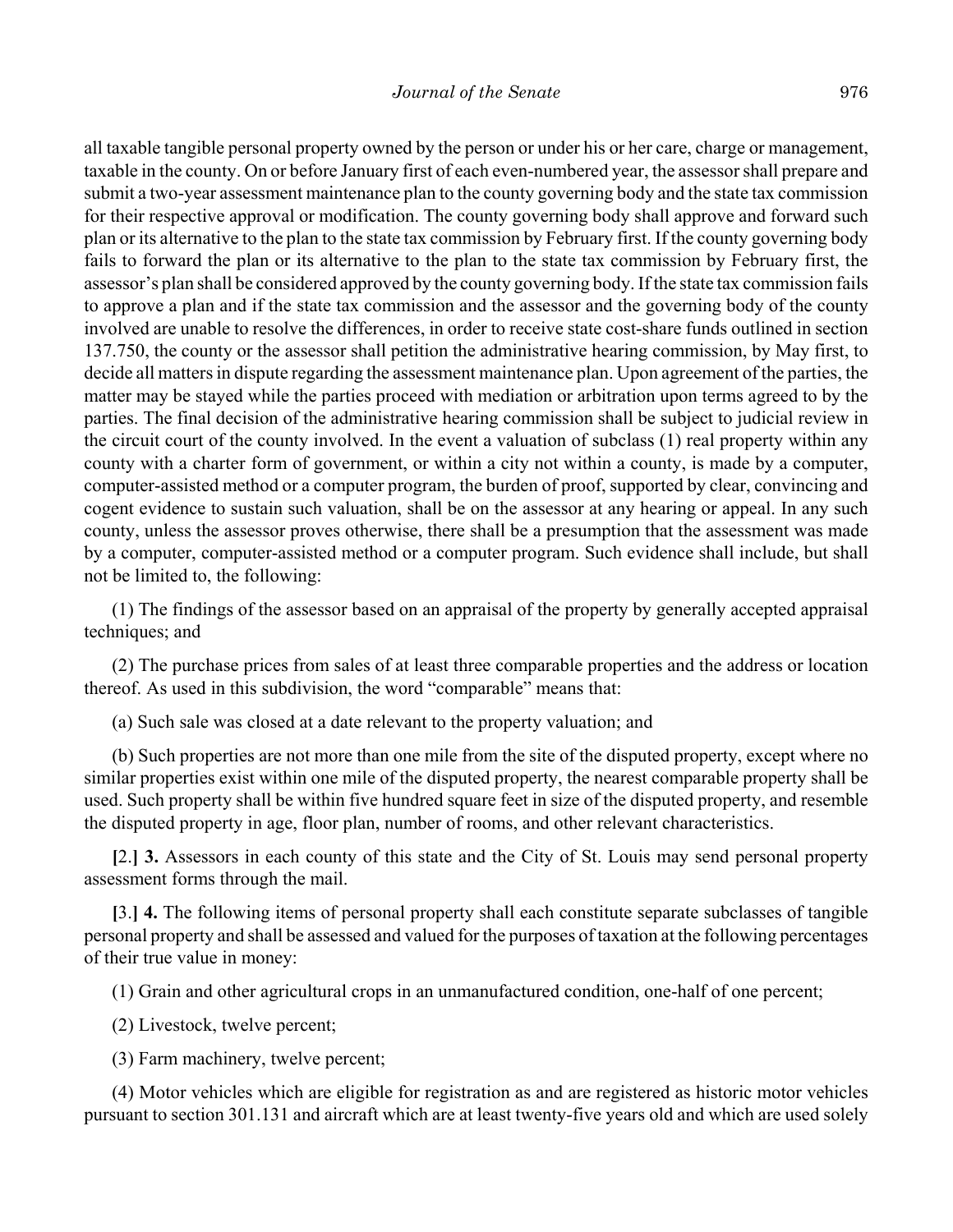for noncommercial purposes and are operated less than two hundred hours per year or aircraft that are home built from a kit, five percent;

(5) Poultry, twelve percent; and

(6) Tools and equipment used for pollution control and tools and equipment used in retooling for the purpose of introducing new product lines or used for making improvements to existing products by any company which is located in a state enterprise zone and which is identified by any standard industrial classification number cited in subdivision (7) of section 135.200, twenty-five percent.

**[**4.**] 5.** The person listing the property shall enter a true and correct statement of the property, in a printed blank prepared for that purpose. The statement, after being filled out, shall be signed and either affirmed or sworn to as provided in section 137.155. The list shall then be delivered to the assessor.

**[**5.**] 6.** (1) All subclasses of real property, as such subclasses are established in Section 4(b) of Article X of the Missouri Constitution and defined in section 137.016, shall be assessed at the following percentages of true value:

(a) For real property in subclass (1), nineteen percent;

(b) For real property in subclass (2), twelve percent; and

(c) For real property in subclass (3), thirty-two percent.

(2) A taxpayer may apply to the county assessor, or, if not located within a county, then the assessor of such city, for the reclassification of such taxpayer's real property if the use or purpose of such real property is changed after such property is assessed under the provisions of this chapter. If the assessor determines that such property shall be reclassified, he or she shall determine the assessment under this subsection based on the percentage of the tax year that such property was classified in each subclassification.

**[**6.**] 7.** Manufactured homes, as defined in section 700.010, which are actually used as dwelling units shall be assessed at the same percentage of true value as residential real property for the purpose of taxation. The percentage of assessment of true value for such manufactured homes shall be the same as for residential real property. If the county collector cannot identify or find the manufactured home when attempting to attach the manufactured home for payment of taxes owed by the manufactured home owner, the county collector may request the county commission to have the manufactured home removed from the tax books, and such request shall be granted within thirty days after the request is made; however, the removal from the tax books does not remove the tax lien on the manufactured home if it is later identified or found. For purposes of this section, a manufactured home located in a manufactured home rental park, rental community or on real estate not owned by the manufactured home owner shall be considered personal property. For purposes of this section, a manufactured home located on real estate owned by the manufactured home owner may be considered real property.

**[**7.**] 8.** Each manufactured home assessed shall be considered a parcel for the purpose of reimbursement pursuant to section 137.750, unless the manufactured home is deemed to be real estate as defined in subsection 7 of section 442.015 and assessed as a realty improvement to the existing real estate parcel.

**[**8.**] 9.** Any amount of tax due and owing based on the assessment of a manufactured home shall be included on the personal property tax statement of the manufactured home owner unless the manufactured home is deemed to be real estate as defined in subsection 7 of section 442.015, in which case the amount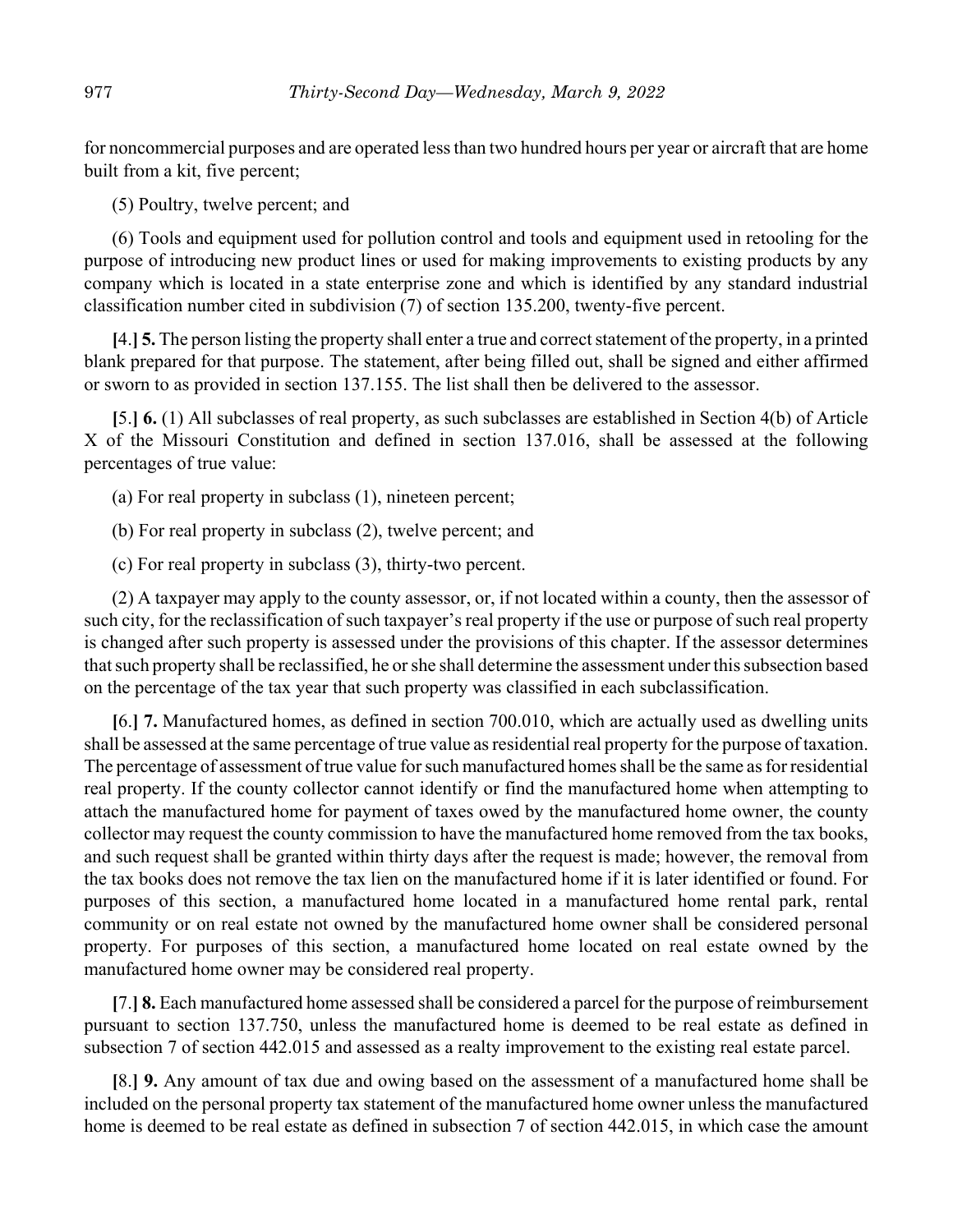of tax due and owing on the assessment of the manufactured home as a realty improvement to the existing real estate parcel shall be included on the real property tax statement of the real estate owner.

**[**9.**] 10.** The assessor of each county and each city not within a county shall use the trade-in value published in the October issue of the National Automobile Dealers' Association Official Used Car Guide, or its successor publication, as the recommended guide of information for determining the true value of motor vehicles described in such publication. The assessor shall not use a value that is greater than the average trade-in value in determining the true value of the motor vehicle without performing a physical inspection of the motor vehicle. For vehicles two years old or newer from a vehicle's model year, the assessor may use a value other than average without performing a physical inspection of the motor vehicle. In the absence of a listing for a particular motor vehicle in such publication, the assessor shall use such information or publications which in the assessor's judgment will fairly estimate the true value in money of the motor vehicle.

**[**10.**] 11.** Before the assessor may increase the assessed valuation of any parcel of subclass (1) real property by more than fifteen percent since the last assessment, excluding increases due to new construction or improvements, the assessor shall conduct a physical inspection of such property.

**[**11.**] 12.** If a physical inspection is required, pursuant to subsection **[**10**] 11** of this section, the assessor shall notify the property owner of that fact in writing and shall provide the owner clear written notice of the owner's rights relating to the physical inspection. If a physical inspection is required, the property owner may request that an interior inspection be performed during the physical inspection. The owner shall have no less than thirty days to notify the assessor of a request for an interior physical inspection.

**[**12.**] 13.** A physical inspection, as required by subsection **[**10**] 11** of this section, shall include, but not be limited to, an on-site personal observation and review of all exterior portions of the land and any buildings and improvements to which the inspector has or may reasonably and lawfully gain external access, and shall include an observation and review of the interior of any buildings or improvements on the property upon the timely request of the owner pursuant to subsection **[**11**] 12** of this section. Mere observation of the property via a drive-by inspection or the like shall not be considered sufficient to constitute a physical inspection as required by this section.

**[**13.**] 14.** A county or city collector may accept credit cards as proper form of payment of outstanding property tax or license due. No county or city collector may charge surcharge for payment by credit card which exceeds the fee or surcharge charged by the credit card bank, processor, or issuer for its service. A county or city collector may accept payment by electronic transfers of funds in payment of any tax or license and charge the person making such payment a fee equal to the fee charged the county by the bank, processor, or issuer of such electronic payment.

**[**14.**] 15.** Any county or city not within a county in this state may, by an affirmative vote of the governing body of such county, opt out of the provisions of this section and sections 137.073, 138.060, and 138.100 as enacted by house bill no. 1150 of the ninety-first general assembly, second regular session and section 137.073 as modified by house committee substitute for senate substitute for senate committee substitute for senate bill no. 960, ninety-second general assembly, second regular session, for the next year of the general reassessment, prior to January first of any year. No county or city not within a county shall exercise this opt-out provision after implementing the provisions of this section and sections 137.073, 138.060, and 138.100 as enacted by house bill no. 1150 of the ninety-first general assembly, second regular session and section 137.073 as modified by house committee substitute for senate substitute for senate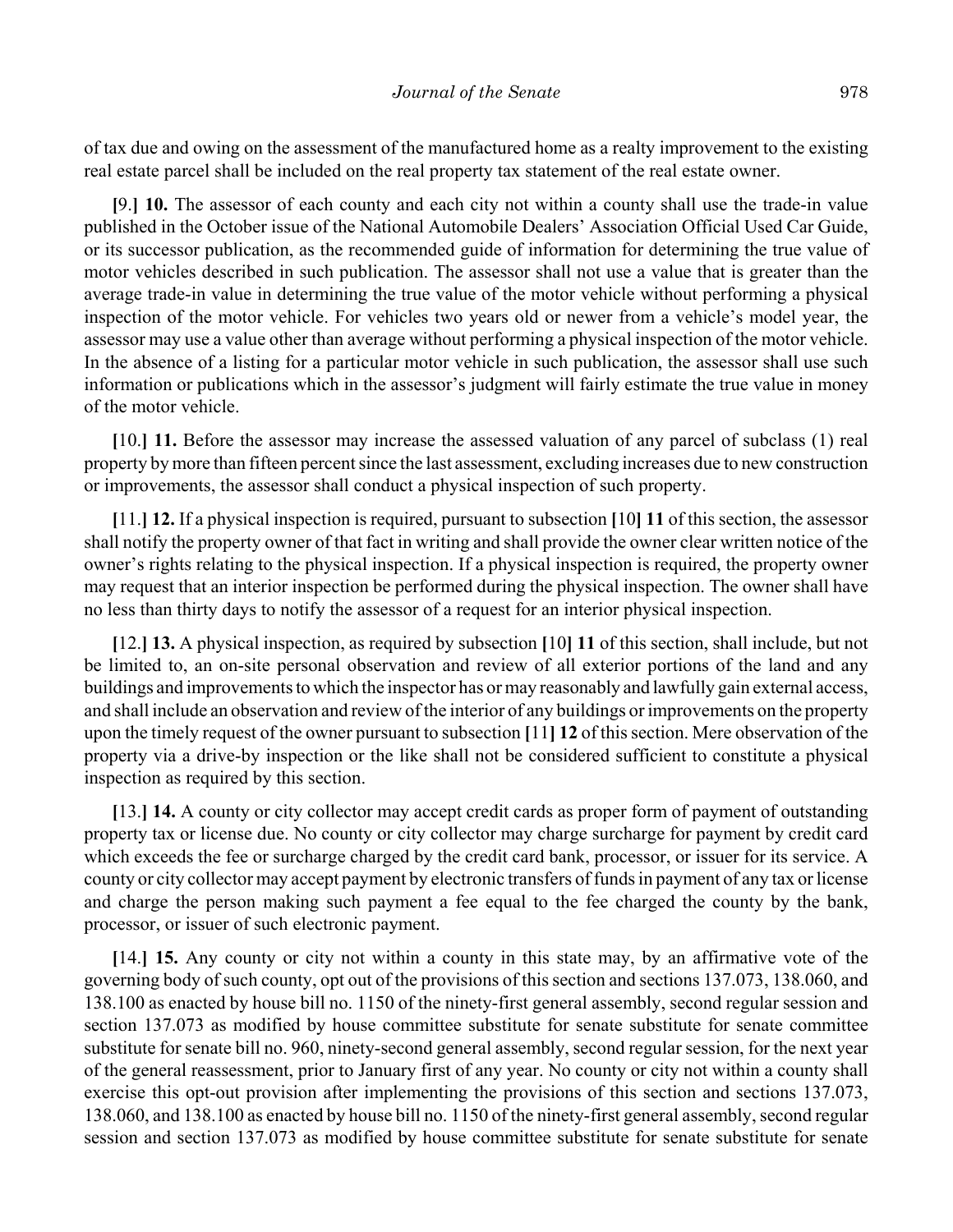committee substitute for senate bill no. 960, ninety-second general assembly, second regular session, in a year of general reassessment. For the purposes of applying the provisions of this subsection, a political subdivision contained within two or more counties where at least one of such counties has opted out and at least one of such counties has not opted out shall calculate a single tax rate as in effect prior to the enactment of house bill no. 1150 of the ninety-first general assembly, second regular session. A governing body of a city not within a county or a county that has opted out under the provisions of this subsection may choose to implement the provisions of this section and sections 137.073, 138.060, and 138.100 as enacted by house bill no. 1150 of the ninety-first general assembly, second regular session, and section 137.073 as modified by house committee substitute for senate substitute for senate committee substitute for senate bill no. 960, ninety-second general assembly, second regular session, for the next year of general reassessment, by an affirmative vote of the governing body prior to December thirty-first of any year.

**[**15.**] 16.** The governing body of any city of the third classification with more than twenty-six thousand three hundred but fewer than twenty-six thousand seven hundred inhabitants located in any county that has exercised its authority to opt out under subsection **[**14**] 15** of this section may levy separate and differing tax rates for real and personal property only if such city bills and collects its own property taxes or satisfies the entire cost of the billing and collection of such separate and differing tax rates. Such separate and differing rates shall not exceed such city's tax rate ceiling.

**[**16.**] 17.** Any portion of real property that is available as reserve for strip, surface, or coal mining for minerals for purposes of excavation for future use or sale to others that has not been bonded and permitted under chapter 444 shall be assessed based upon how the real property is currently being used. Any information provided to a county assessor, state tax commission, state agency, or political subdivision responsible for the administration of tax policies shall, in the performance of its duties, make available all books, records, and information requested, except such books, records, and information as are by law declared confidential in nature, including individually identifiable information regarding a specific taxpayer or taxpayer's mine property. For purposes of this subsection, "mine property" shall mean all real property that is in use or readily available as a reserve for strip, surface, or coal mining for minerals for purposes of excavation for current or future use or sale to others that has been bonded and permitted under chapter 444."; and

Further amend the title and enacting clause accordingly.

Senator Eigel moved that the above amendment be adopted, which motion prevailed.

Senator Koenig offered **SA 3**:

#### SENATE AMENDMENT NO. 3

Amend Senate Bill No. 743, Page 1, In the Title, Lines 2-3, by striking "a public safety"; and

Further amend said bill, page 7, Section 94.902, line 193, by inserting after all of said line the following:

"144.010. 1. The following words, terms, and phrases when used in sections 144.010 to 144.525 have the meanings ascribed to them in this section, except when the context indicates a different meaning:

(1) "Admission" includes seats and tables, reserved or otherwise, and other similar accommodations and charges made therefor and amount paid for admission, exclusive of any admission tax imposed by the federal government or by sections 144.010 to 144.525;

(2) "Business" includes any activity engaged in by any person, or caused to be engaged in by him, with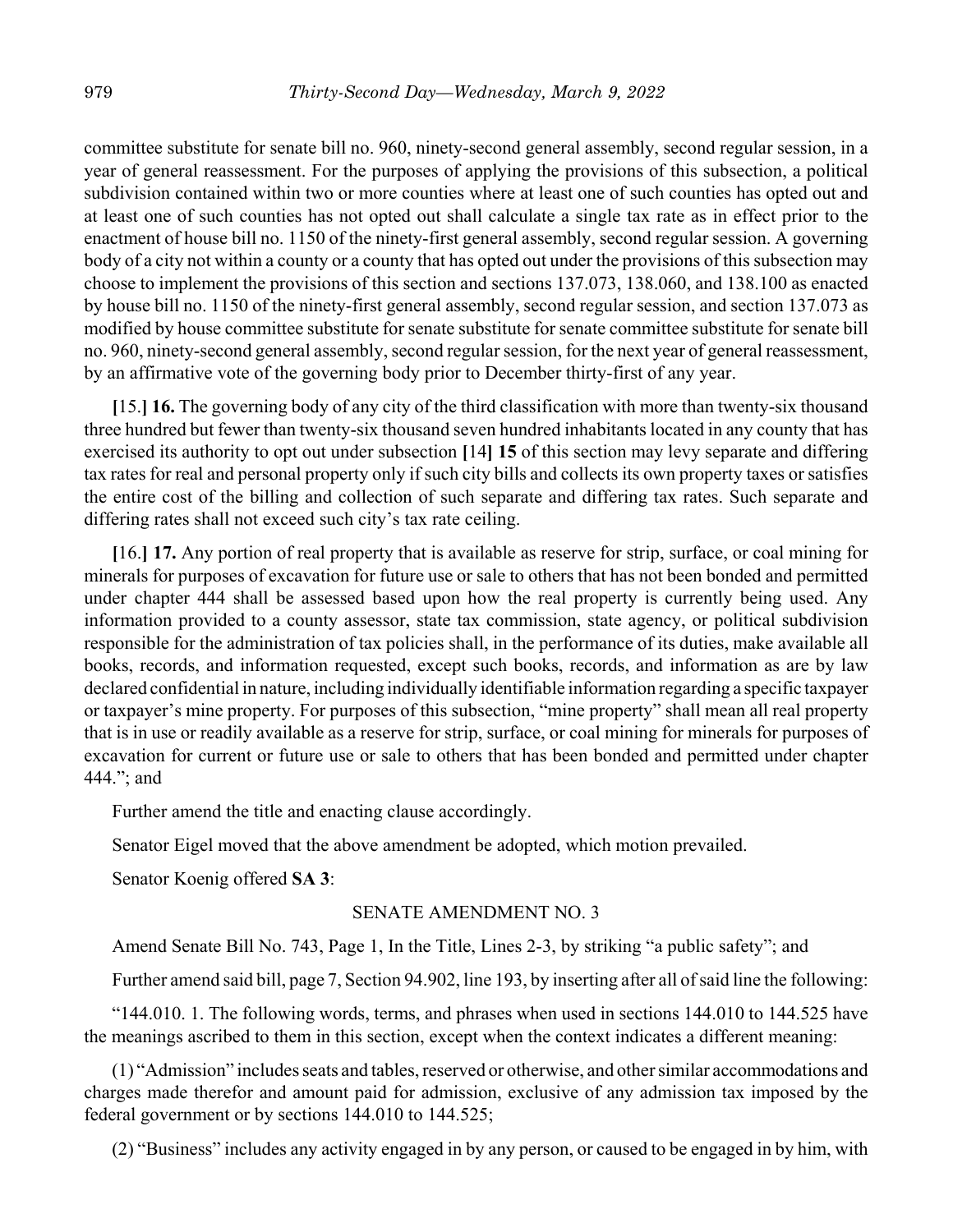the object of gain, benefit or advantage, either direct or indirect, and the classification of which business is of such character as to be subject to the terms of sections 144.010 to 144.525. A person is "engaging in business" in this state for purposes of sections 144.010 to 144.525 if such person engages in business activities within this state or maintains a place of business in this state under section 144.605. The isolated or occasional sale of tangible personal property, service, substance, or thing, by a person not engaged in such business, does not constitute engaging in business within the meaning of sections 144.010 to 144.525 unless the total amount of the gross receipts from such sales, exclusive of receipts from the sale of tangible personal property by persons which property is sold in the course of the partial or complete liquidation of a household, farm or nonbusiness enterprise, exceeds three thousand dollars in any calendar year. The provisions of this subdivision shall not be construed to make any sale of property which is exempt from sales tax or use tax on June 1, 1977, subject to that tax thereafter;

(3) "Captive wildlife", includes but is not limited to exotic partridges, gray partridge, northern bobwhite quail, ring-necked pheasant, captive waterfowl, captive white-tailed deer, captive elk, and captive furbearers held under permit issued by the Missouri department of conservation for hunting purposes. The provisions of this subdivision shall not apply to sales tax on a harvested animal;

(4) "Gross receipts", except as provided in section 144.012, means the total amount of the sale price of the sales at retail including any services other than charges incident to the extension of credit that are a part of such sales made by the businesses herein referred to, capable of being valued in money, whether received in money or otherwise; except that, the term gross receipts shall not include the sale price of property returned by customers when the full sale price thereof is refunded either in cash or by credit. In determining any tax due under sections 144.010 to 144.525 on the gross receipts, charges incident to the extension of credit shall be specifically exempted. For the purposes of sections 144.010 to 144.525 the total amount of the sale price above mentioned shall be deemed to be the amount received. It shall also include the lease or rental consideration where the right to continuous possession or use of any article of tangible personal property is granted under a lease or contract and such transfer of possession would be taxable if outright sale were made and, in such cases, the same shall be taxable as if outright sale were made and considered as a sale of such article, and the tax shall be computed and paid by the lessee upon the rentals paid. The term gross receipts shall not include usual and customary delivery charges that are stated separately from the sale price;

(5) "Instructional class", includes any class, lesson, or instruction intended or used for teaching;

(6) "Livestock", cattle, calves, sheep, swine, ratite birds, including but not limited to, ostrich and emu, aquatic products as described in section 277.024, llamas, alpaca, buffalo, bison, elk documented as obtained from a legal source and not from the wild, goats, horses, other equine, honey bees, or rabbits raised in confinement for human consumption;

(7) "Motor vehicle leasing company" shall be a company obtaining a permit from the director of revenue to operate as a motor vehicle leasing company. Not all persons renting or leasing trailers or motor vehicles need to obtain such a permit; however, no person failing to obtain such a permit may avail itself of the optional tax provisions of subsection 5 of section 144.070, as hereinafter provided;

(8) "Person" includes any individual, firm, copartnership, joint adventure, association, corporation, municipal or private, and whether organized for profit or not, state, county, political subdivision, state department, commission, board, bureau or agency, except the state transportation department, estate, trust,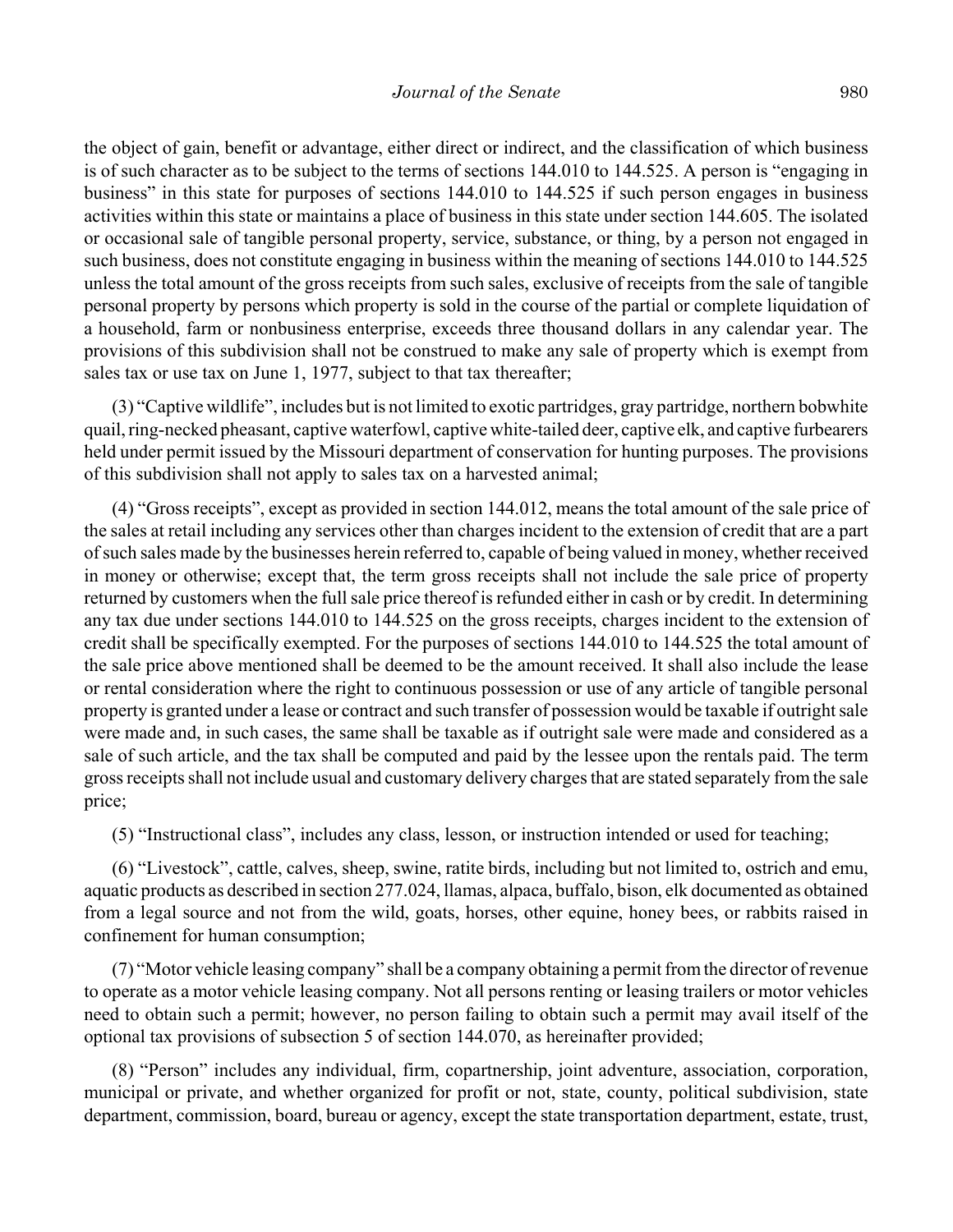business trust, receiver or trustee appointed by the state or federal court, syndicate, or any other group or combination acting as a unit, and the plural as well as the singular number;

(9) "Product which is intended to be sold ultimately for final use or consumption" means tangible personal property, or any service that is subject to state or local sales or use taxes, or any tax that is substantially equivalent thereto, in this state or any other state;

(10) "Purchaser" means a person who purchases tangible personal property or to whom are rendered services, receipts from which are taxable under sections 144.010 to 144.525;

(11) "Research or experimentation activities" are the development of an experimental or pilot model, plant process, formula, invention or similar property, and the improvement of existing property of such type. Research or experimentation activities do not include activities such as ordinary testing or inspection of materials or products for quality control, efficiency surveys, advertising promotions or research in connection with literary, historical or similar projects;

(12) "Sale" or "sales" includes installment and credit sales, and the exchange of properties as well as the sale thereof for money, every closed transaction constituting a sale, and means any transfer, exchange or barter, conditional or otherwise, in any manner or by any means whatsoever, of tangible personal property for valuable consideration and the rendering, furnishing or selling for a valuable consideration any of the substances, things and services herein designated and defined as taxable under the terms of sections 144.010 to 144.525;

(13) "Sale at retail" means any transfer made by any person engaged in business as defined herein of the ownership of, or title to, tangible personal property to the purchaser, for use or consumption and not for resale in any form as tangible personal property, for a valuable consideration; except that, for the purposes of sections 144.010 to 144.525 and the tax imposed thereby: (i) purchases of tangible personal property made by duly licensed physicians, dentists, optometrists and veterinarians and used in the practice of their professions shall be deemed to be purchases for use or consumption and not for resale; and (ii) the selling of computer printouts, computer output or microfilm or microfiche and computer-assisted photo compositions to a purchaser to enable the purchaser to obtain for his or her own use the desired information contained in such computer printouts, computer output on microfilm or microfiche and computer-assisted photo compositions shall be considered as the sale of a service and not as the sale of tangible personal property. Where necessary to conform to the context of sections 144.010 to 144.525 and the tax imposed thereby, the term sale at retail shall be construed to embrace:

(a) Sales of admission tickets, cash admissions, charges and fees to or in places of amusement, entertainment and recreation, games and athletic events, except amounts paid for any instructional class;

(b) Sales of electricity, electrical current, water and gas, natural or artificial, to domestic, commercial or industrial consumers**, except as provided in subdivision (12) of subsection 1 of section 144.011**;

(c) Sales of local and long distance telecommunications service to telecommunications subscribers and to others through equipment of telecommunications subscribers for the transmission of messages and conversations, and the sale, rental or leasing of all equipment or services pertaining or incidental thereto;

(d) Sales of service for transmission of messages by telegraph companies;

(e) Sales or charges for all rooms, meals and drinks furnished at any hotel, motel, tavern, inn, restaurant, eating house, drugstore, dining car, tourist camp, tourist cabin, or other place in which rooms, meals or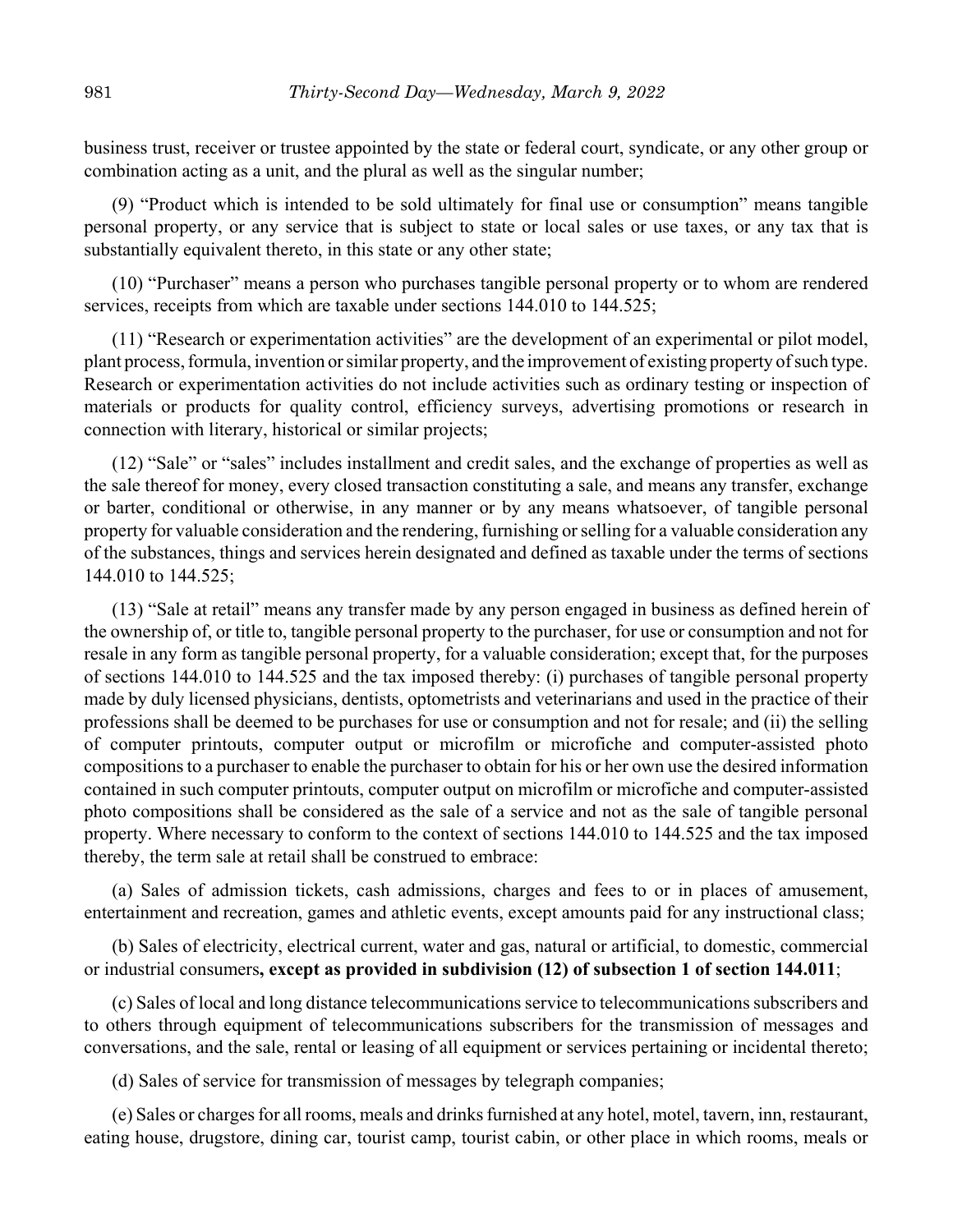drinks are regularly served to the public;

(f) Sales of tickets by every person operating a railroad, sleeping car, dining car, express car, boat, airplane, and such buses and trucks as are licensed by the division of motor carrier and railroad safety of the department of economic development of Missouri, engaged in the transportation of persons for hire;

(14) "Seller" means a person selling or furnishing tangible personal property or rendering services, on the receipts from which a tax is imposed pursuant to section 144.020;

(15) The noun "tax" means either the tax payable by the purchaser of a commodity or service subject to tax, or the aggregate amount of taxes due from the vendor of such commodities or services during the period for which he or she is required to report his or her collections, as the context may require; and

(16) "Telecommunications service", for the purpose of this chapter, the transmission of information by wire, radio, optical cable, coaxial cable, electronic impulses, or other similar means. As used in this definition, "information" means knowledge or intelligence represented by any form of writing, signs, signals, pictures, sounds, or any other symbols. Telecommunications service does not include the following if such services are separately stated on the customer's bill or on records of the seller maintained in the ordinary course of business:

(a) Access to the internet, access to interactive computer services or electronic publishing services, except the amount paid for the telecommunications service used to provide such access;

(b) Answering services and one-way paging services;

(c) Private mobile radio services which are not two-way commercial mobile radio services such as wireless telephone, personal communications services or enhanced specialized mobile radio services as defined pursuant to federal law; or

(d) Cable or satellite television or music services.

2. For purposes of the taxes imposed under sections 144.010 to 144.525, and any other provisions of law pertaining to sales or use taxes which incorporate the provisions of sections 144.010 to 144.525 by reference, the term manufactured homes shall have the same meaning given it in section 700.010.

3. Sections 144.010 to 144.525 may be known and quoted as the "Sales Tax Law".

144.011. 1. For purposes of this chapter, and the taxes imposed thereby, the definition of "retail sale" or "sale at retail" shall not be construed to include any of the following:

(1) The transfer by one corporation of substantially all of its tangible personal property to another corporation pursuant to a merger or consolidation effected under the laws of the state of Missouri or any other jurisdiction;

(2) The transfer of tangible personal property incident to the liquidation or cessation of a taxpayer's trade or business, conducted in proprietorship, partnership or corporate form, except to the extent any transfer is made in the ordinary course of the taxpayer's trade or business;

(3) The transfer of tangible personal property to a corporation solely in exchange for its stock or securities;

(4) The transfer of tangible personal property to a corporation by a shareholder as a contribution to the capital of the transferee corporation;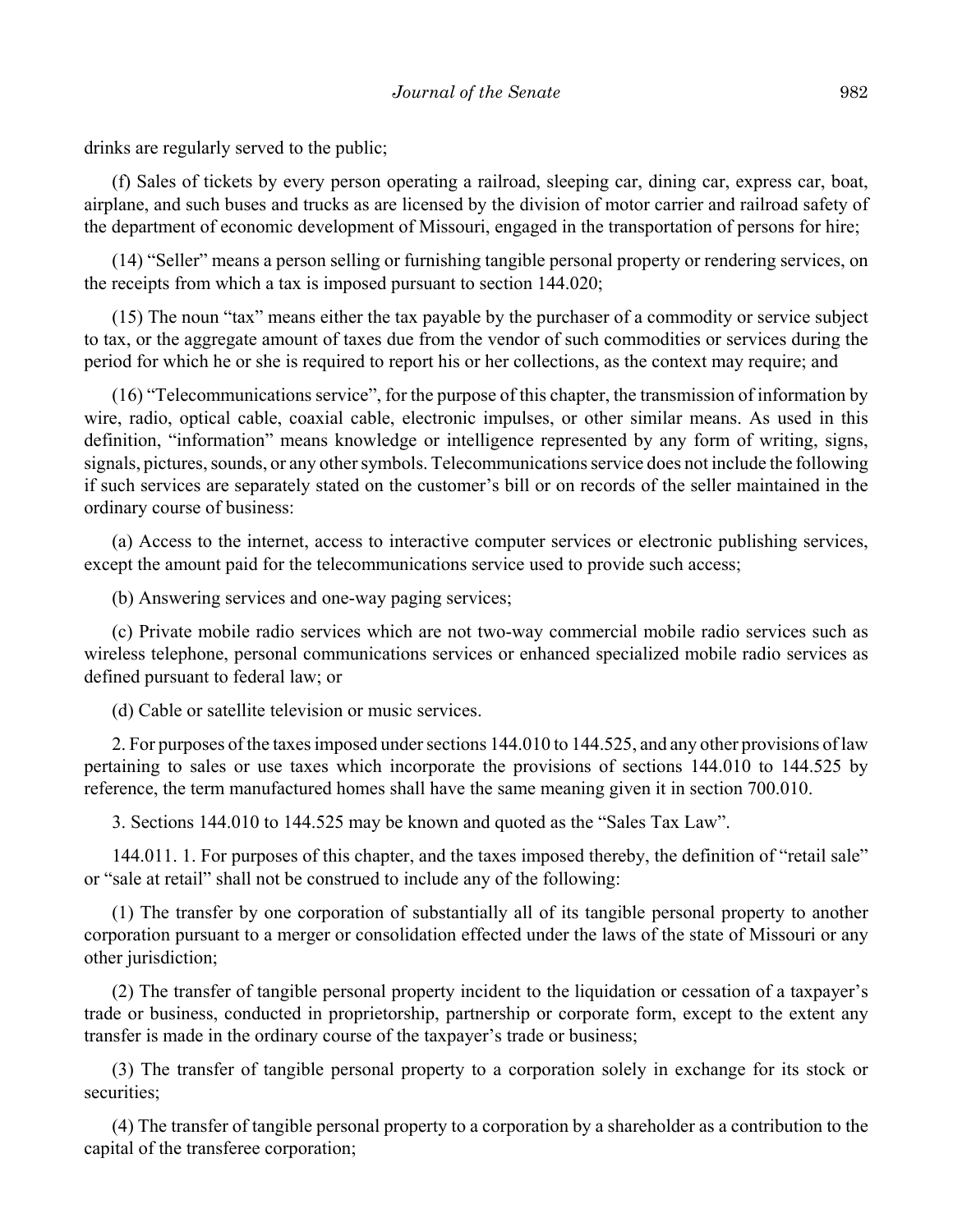(5) The transfer of tangible personal property to a partnership solely in exchange for a partnership interest therein;

(6) The transfer of tangible personal property by a partner as a contribution to the capital of the transferee partnership;

(7) The transfer of tangible personal property by a corporation to one or more of its shareholders as a dividend, return of capital, distribution in the partial or complete liquidation of the corporation or distribution in redemption of the shareholder's interest therein;

(8) The transfer of tangible personal property by a partnership to one or more of its partners as a current distribution, return of capital or distribution in the partial or complete liquidation of the partnership or of the partner's interest therein;

(9) The transfer of reusable containers used in connection with the sale of tangible personal property contained therein for which a deposit is required and refunded on return;

(10) The purchase by persons operating eating or food service establishments, of items of a nonreusable nature which are furnished to the customers of such establishments with or in conjunction with the retail sales of their food or beverage. Such items shall include, but not be limited to, wrapping or packaging materials and nonreusable paper, wood, plastic and aluminum articles such as containers, trays, napkins, dishes, silverware, cups, bags, boxes, straws, sticks and toothpicks;

(11) The purchase by persons operating hotels, motels or other transient accommodation establishments, of items of a nonreusable nature which are furnished to the guests in the guests' rooms of such establishments and such items are included in the charge made for such accommodations. Such items shall include, but not be limited to, soap, shampoo, tissue and other toiletries and food or confectionery items offered to the guests without charge;

(12) **The purchase by persons operating hotels, motels, or other transient accommodation establishments of electricity, electrical current, water, and gas, whether natural or artificial, which are used to heat, cool, or provide water or power to the guests' accommodations of such establishments, including sleeping rooms, meeting and banquet rooms, and any other customer space rented by guests, and which are included in the charge made for such accommodations. Any person required to remit sales tax on such purchases prior to August 28, 2022, shall be entitled to a refund on such taxes remitted;**

**(13)** The transfer of a manufactured home other than:

(a) A transfer which involves the delivery of the document known as the "Manufacturer's Statement of Origin" to a person other than a manufactured home dealer, as defined in section 700.010, for purposes of allowing such person to obtain a title to the manufactured home from the department of revenue of this state or the appropriate agency or officer of any other state;

(b) A transfer which involves the delivery of a "Repossessed Title" to a resident of this state if the tax imposed by this chapter was not paid on the transfer of the manufactured home described in paragraph (a) of this subdivision;

(c) The first transfer which occurs after December 31, 1985, if the tax imposed by this chapter was not paid on any transfer of the same manufactured home which occurred before December 31, 1985; or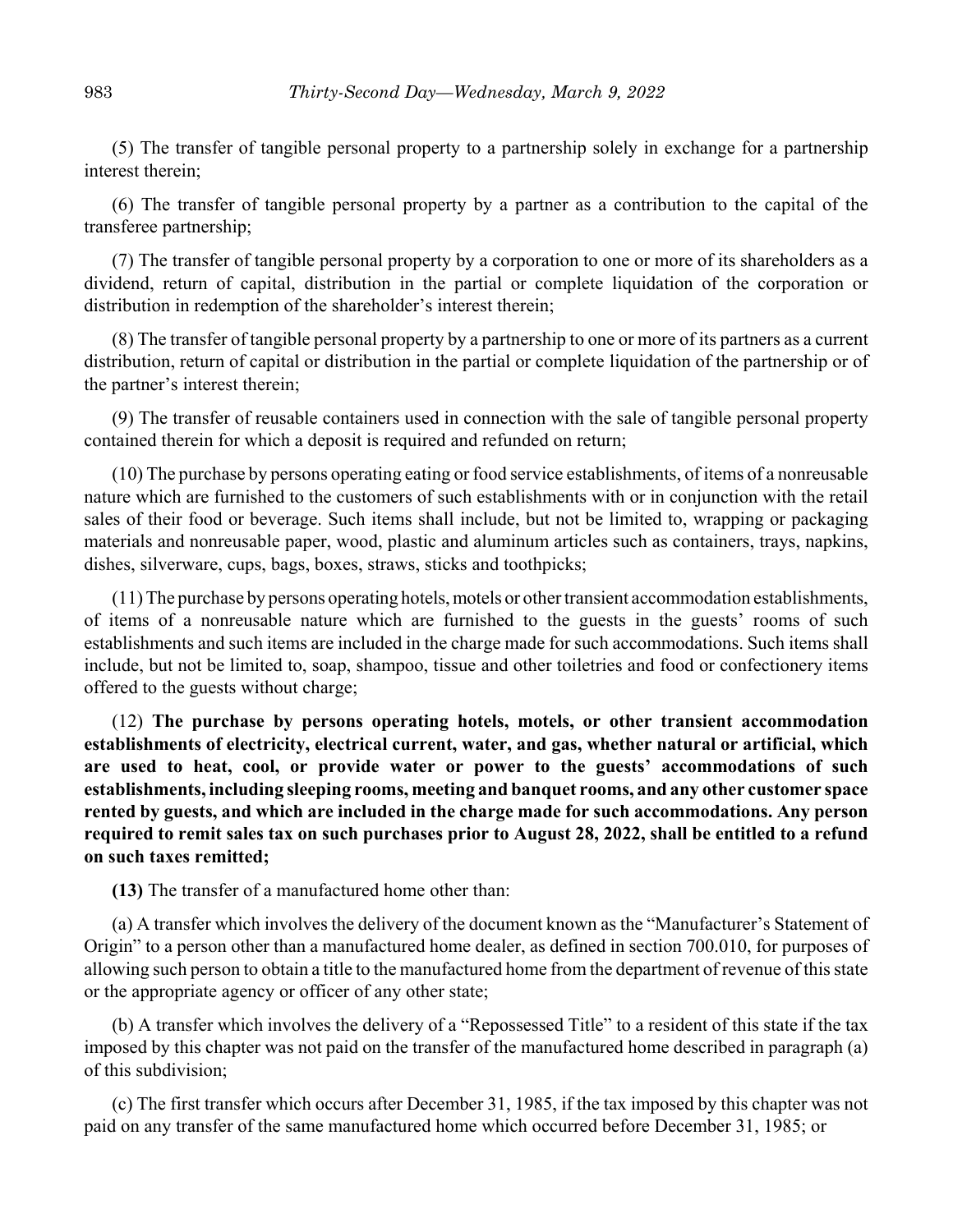**[**(13)**] (14)** Charges for initiation fees or dues to:

(a) Fraternal beneficiaries societies, or domestic fraternal societies, orders or associations operating under the lodge system a substantial part of the activities of which are devoted to religious, charitable, scientific, literary, educational or fraternal purposes;

(b) Posts or organizations of past or present members of the Armed Forces of the United States or an auxiliary unit or society of, or a trust or foundation for, any such post or organization substantially all of the members of which are past or present members of the Armed Forces of the United States or who are cadets, spouses, widows, or widowers of past or present members of the Armed Forces of the United States, no part of the net earnings of which inures to the benefit of any private shareholder or individual; or

(c) Nonprofit organizations exempt from taxation under Section 501(c)(7) of the Internal Revenue Code of 1986, as amended.

2. The assumption of liabilities of the transferor by the transferee incident to any of the transactions enumerated in the above subdivisions (1) to (8) of subsection 1 of this section shall not disqualify the transfer from the exclusion described in this section, where such liability assumption is related to the property transferred and where the assumption does not have as its principal purpose the avoidance of Missouri sales or use tax.

**144.813. In addition to all other exemptions granted under this chapter, there is hereby specifically exempted from the provisions of sections 144.010 to 144.525 and 144.600 to 144.761, and section 238.235, and the local sales tax law as defined in section 32.085, and from the computation of the tax levied, assessed, or payable under sections 144.010 to 144.525 and 144.600 to 144.761, and section 238.235, and the local sales tax law as defined in section 32.085, all sales of class III medical devices as described in 21 U.S.C. 360c(a)(1)(C) that use electric fields for the purposes of the treatment of cancer including components and repair parts and the disposable or single patient use supplies required for the use of such devices.**"; and

Further amend the title and enacting clause accordingly.

Senator Koenig move that the above amendment be adopted, which motion prevailed.

Senator Bean assumed the Chair.

Senator Hough offered **SA 4**:

### SENATE AMENDMENT NO. 4

Amend Senate Bill No. 743, Page 1, Section A, Line 3, by inserting after all of said line the following:

"32.087. 1. Within ten days after the adoption of any ordinance or order in favor of adoption of any local sales tax authorized under the local sales tax law by the voters of a taxing entity, the governing body or official of such taxing entity shall forward to the director of revenue by United States registered mail or certified mail a certified copy of the ordinance or order. The ordinance or order shall reflect the effective date thereof.

2. Any local sales tax so adopted shall become effective on the first day of the second calendar quarter after the director of revenue receives notice of adoption of the local sales tax, except as provided in subsection 18 of this section, and shall be imposed on all transactions on which the Missouri state sales tax is imposed.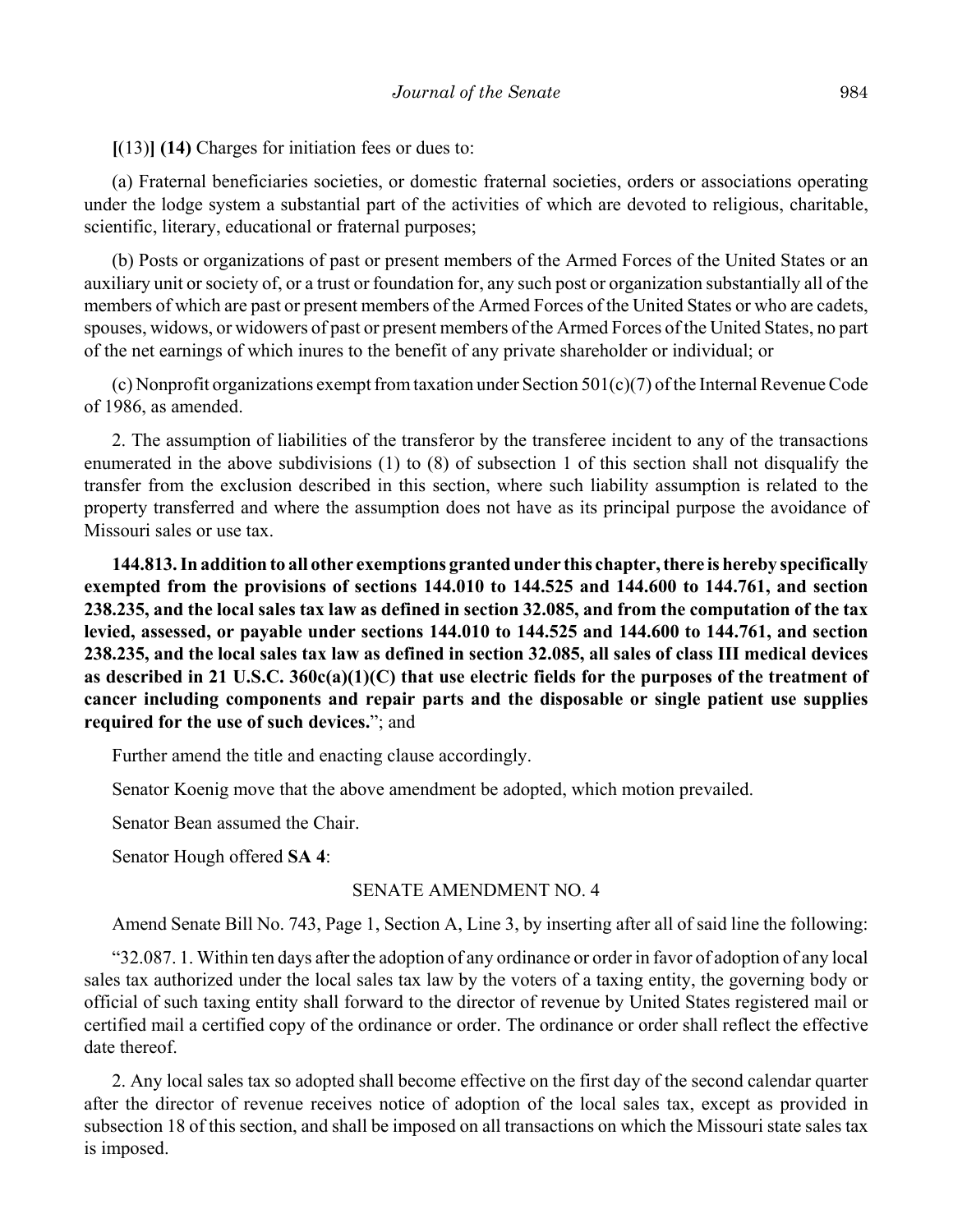3. **(1)** Every retailer within the jurisdiction of one or more taxing entities which has imposed one or more local sales taxes under the local sales tax law shall add all taxes so imposed along with the tax imposed by the sales tax law of the state of Missouri to the sale price and, when added, the combined tax shall constitute a part of the price, and shall be a debt of the purchaser to the retailer until paid, and shall be recoverable at law in the same manner as the purchase price. The combined rate of the state sales tax and all local sales taxes shall be the sum of the rates, multiplying the combined rate times the amount of the sale.

**(2) In addition to any local sales tax imposed or authorized under the local sales tax law as of January 1, 2023, any taxing jurisdiction may impose one or more sales taxes on all retail sales made in such taxing jurisdiction which are subject to taxation under the provisions of chapter 144 for any purpose designated by the taxing jurisdiction in its ballot of submission to its voters; provided, however, that no sales tax shall be effective unless the governing body of the taxing jurisdiction submits to the voters of the taxing jurisdiction, at a state general election, a proposal to authorize the taxing jurisdiction to impose a tax under the provisions of this subsection. The taxes authorized by this subsection shall be in addition to any and all other sales taxes allowed by law.**

**(3) The ballot of submission shall contain, but need not be limited to, the following language:**

**Shall .......... (taxing jurisdiction's name) impose a sales tax at the rate of ...... (insert amount) for the purpose of ............. (insert purpose)?** G **YES** G **NO**

**If you are in favor of the question, place an "X" in the box opposite "YES". If you are opposed to the question, place an "X" in the box opposite "NO".**

**If a majority of the votes cast on the proposal by the qualified voters voting thereon are in favor of the proposal, then the sales tax shall be in effect. If a majority of the votes cast by the qualified voters voting are opposed to the proposal, then the governing body of the taxing jurisdiction shall have no power to impose the sales tax authorized by this subsection unless and until the governing body of the taxing jurisdiction shall again have submitted another proposal to authorize it to impose the sales tax under the provisions of this subsection and such proposal is approved by a majority of the qualified voters voting thereon.**

**(4) Sales taxes imposed or authorized under the local sales tax law as of January 1, 2023, and under the provisions of this subsection shall not exceed the following amounts:**

**(a) For local sales taxes imposed and retained by a taxing entity that is incorporated as a city, town, or village, the total combined rate shall not exceed four and one-half percent;**

**(b) For local sales taxes imposed and retained by a county, excluding cities not within a county, the total combined rate shall not exceed four and one-half percent;**

**(c) For local sales taxes imposed and retained by a city not within a county, the total combined rate shall not exceed nine percent;**

**(d) For local sales taxes imposed and retained by all taxing jurisdictions other than those described in paragraphs (a) to (c) of this subdivision, the total combined rate of sales taxes in any given taxing jurisdiction shall not exceed three percent. For the purposes of this paragraph, local sales taxes imposed by taxing entities described in paragraphs (a) to (c) of this subdivision in a given taxing jurisdiction shall not be included in the calculation of the total combined rate of sales taxes under this**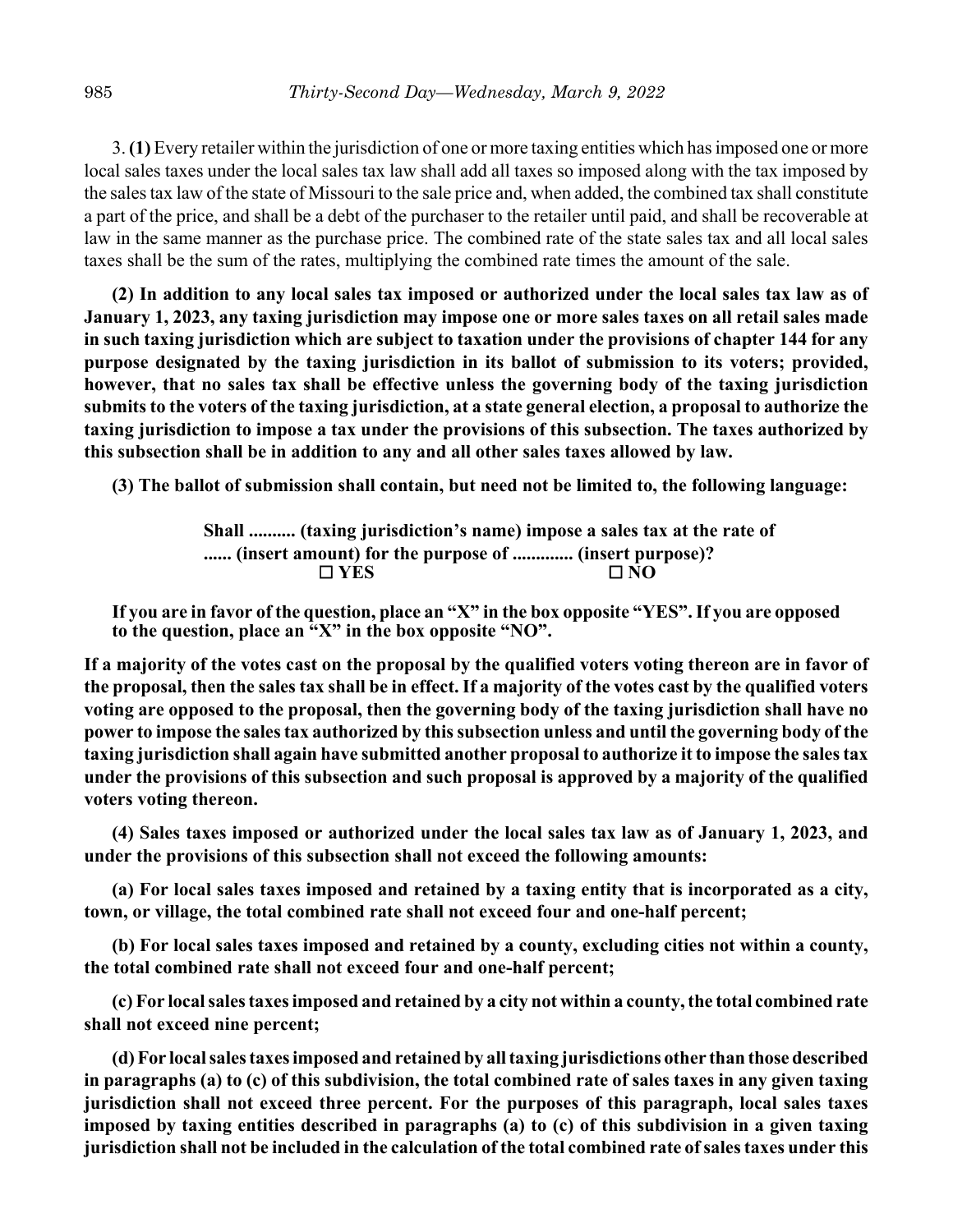**paragraph.**

**(5) (a) In any election in which more than one sales tax levy is approved by the voters, and the passage of such levies results in a combined rate of sales tax in excess of the limits provided for under subdivision (4) of this subsection, only the sales tax levy receiving the most votes shall become effective, provided such levy does not result in a combined rate of sales tax in excess of the limits provided for under subdivision (4) of this subsection.**

**(b) No taxing jurisdiction with a combined rate of sales tax in excess of the rates provided in subdivision (4) of this subsection as of August 28, 2022, shall be required to reduce or repeal any such sales tax rate.**

4. The brackets required to be established by the director of revenue under the provisions of section 144.285 shall be based upon the sum of the combined rate of the state sales tax and all local sales taxes imposed under the provisions of the local sales tax law.

5. (1) The ordinance or order imposing a local sales tax under the local sales tax law shall impose a tax upon all transactions upon which the Missouri state sales tax is imposed to the extent and in the manner provided in sections 144.010 to 144.525, and the rules and regulations of the director of revenue issued pursuant thereto; except that the rate of the tax shall be the sum of the combined rate of the state sales tax or state highway use tax and all local sales taxes imposed under the provisions of the local sales tax law.

(2) Notwithstanding any other provision of law to the contrary, local taxing jurisdictions, except those in which voters have approved a local use tax under section 144.757, shall have placed on the ballot on or after the general election in November 2014, but no later than the general election in November 2022, whether to repeal application of the local sales tax to the titling of motor vehicles, trailers, boats, and outboard motors that are subject to state sales tax under section 144.020 and purchased from a source other than a licensed Missouri dealer. The ballot question presented to the local voters shall contain substantially the following language:

> Shall the (local jurisdiction's name) discontinue applying and collecting the local sales tax on the titling of motor vehicles, trailers, boats, and outboard motors that were purchased from a source other than a licensed Missouri dealer?

Approval of this measure will result in a reduction of local revenue to provide for vital services for  $\qquad \qquad$  (local jurisdiction's name) and it will place Missouri dealers of motor vehicles, outboard motors, boats, and trailers at a competitive disadvantage to non-Missouri dealers of motor vehicles, outboard motors, boats, and trailers.

 $\Box$  YES  $\Box$  NO If you are in favor of the question, place an "X" in the box opposite "YES". If you are opposed to the question, place an "X" in the box opposite "NO".

(3) If the ballot question set forth in subdivision (2) of this subsection receives a majority of the votes cast in favor of the proposal, or if the local taxing jurisdiction fails to place the ballot question before the voters on or before the general election in November 2022, the local taxing jurisdiction shall cease applying the local sales tax to the titling of motor vehicles, trailers, boats, and outboard motors that were purchased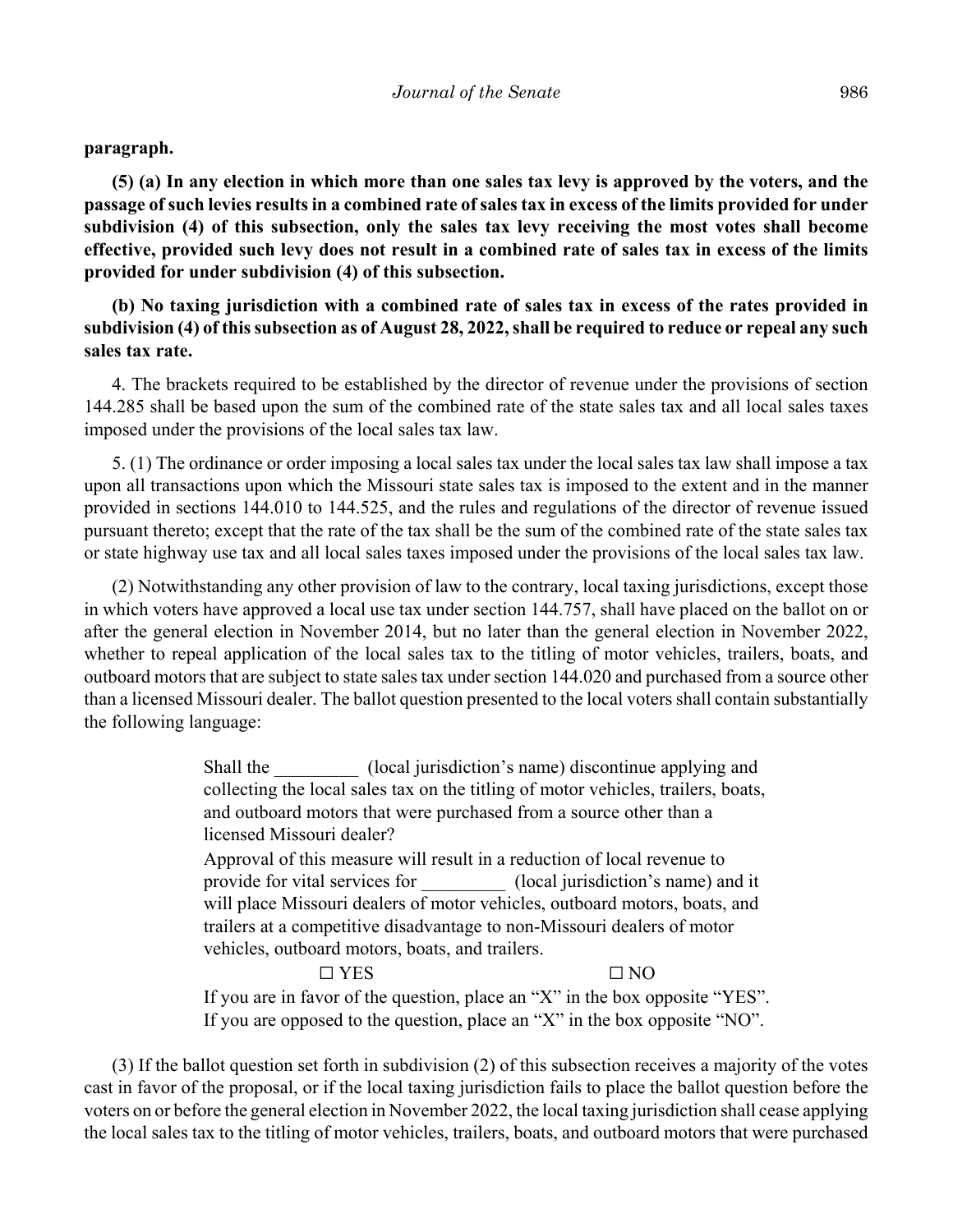from a source other than a licensed Missouri dealer.

(4) In addition to the requirement that the ballot question set forth in subdivision (2) of this subsection be placed before the voters, the governing body of any local taxing jurisdiction that had previously imposed a local use tax on the use of motor vehicles, trailers, boats, and outboard motors may, at any time, place a proposal on the ballot at any election to repeal application of the local sales tax to the titling of motor vehicles, trailers, boats, and outboard motors purchased from a source other than a licensed Missouri dealer. If a majority of the votes cast by the registered voters voting thereon are in favor of the proposal to repeal application of the local sales tax to such titling, then the local sales tax shall no longer be applied to the titling of motor vehicles, trailers, boats, and outboard motors purchased from a source other than a licensed Missouri dealer. If a majority of the votes cast by the registered voters voting thereon are opposed to the proposal to repeal application of the local sales tax to such titling, such application shall remain in effect.

(5) In addition to the requirement that the ballot question set forth in subdivision (2) of this subsection be placed before the voters on or after the general election in November 2014, and on or before the general election in November 2022, whenever the governing body of any local taxing jurisdiction imposing a local sales tax on the sale of motor vehicles, trailers, boats, and outboard motors receives a petition, signed by fifteen percent of the registered voters of such jurisdiction voting in the last gubernatorial election, and calling for a proposal to be placed on the ballot at any election to repeal application of the local sales tax to the titling of motor vehicles, trailers, boats, and outboard motors purchased from a source other than a licensed Missouri dealer, the governing body shall submit to the voters of such jurisdiction a proposal to repeal application of the local sales tax to such titling. If a majority of the votes cast by the registered voters voting thereon are in favor of the proposal to repeal application of the local sales tax to such titling, then the local sales tax shall no longer be applied to the titling of motor vehicles, trailers, boats, and outboard motors purchased from a source other than a licensed Missouri dealer. If a majority of the votes cast by the registered voters voting thereon are opposed to the proposal to repeal application of the local sales tax to such titling, such application shall remain in effect.

(6) Nothing in this subsection shall be construed to authorize the voters of any jurisdiction to repeal application of any state sales or use tax.

(7) If any local sales tax on the titling of motor vehicles, trailers, boats, and outboard motors purchased from a source other than a licensed Missouri dealer is repealed, such repeal shall take effect on the first day of the second calendar quarter after the election. If any local sales tax on the titling of motor vehicles, trailers, boats, and outboard motors purchased from a source other than a licensed Missouri dealer is required to cease to be applied or collected due to failure of a local taxing jurisdiction to hold an election pursuant to subdivision (2) of this subsection, such cessation shall take effect on March 1, 2023.

(8) Notwithstanding any provision of law to the contrary, if any local sales tax on the titling of motor vehicles, trailers, boats, and outboard motors purchased from a source other than a licensed Missouri dealer is repealed after the general election in November 2014, or if the taxing jurisdiction failed to present the ballot to the voters at a general election on or before November 2022, then the governing body of such taxing jurisdiction may, at any election subsequent to the repeal or after the general election in November 2022, if the jurisdiction failed to present the ballot to the voters, place before the voters the issue of imposing a sales tax on the titling of motor vehicles, trailers, boats, and outboard motors that are subject to state sales tax under section 144.020 that were purchased from a source other than a licensed Missouri dealer. The ballot question presented to the local voters shall contain substantially the following language: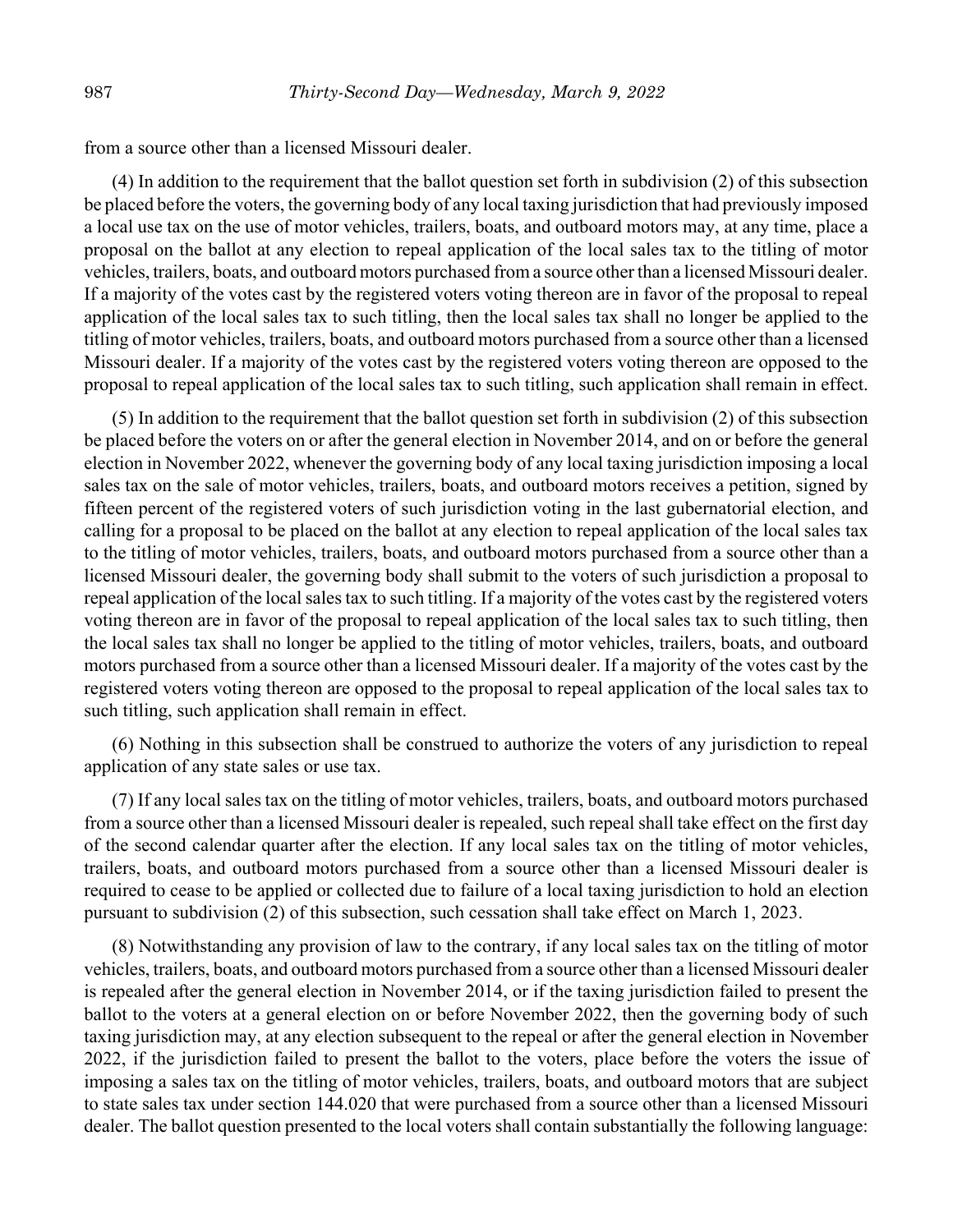Shall the  $(local)$  jurisdiction's name) apply and collect the local sales tax on the titling of motor vehicles, trailers, boats, and outboard motors that are subject to state sales tax under section 144.020 and purchased from a source other than a licensed Missouri dealer?

Approval of this measure will result in an increase of local revenue to provide for vital services for  $(local$  jurisdiction's name), and it will remove a competitive advantage that non-Missouri dealers of motor vehicles, outboard motors, boats, and trailers have over Missouri dealers of motor vehicles, outboard motors, boats, and trailers.

 $\Box$  YES  $\Box$  NO If you are in favor of the question, place an "X" in the box opposite "YES". If you are opposed to the question, place an "X" in the box opposite "NO".

(9) If any local sales tax on the titling of motor vehicles, trailers, boats, and outboard motors purchased from a source other than a licensed Missouri dealer is adopted, such tax shall take effect and be imposed on the first day of the second calendar quarter after the election.

6. On and after the effective date of any local sales tax imposed under the provisions of the local sales tax law, the director of revenue shall perform all functions incident to the administration, collection, enforcement, and operation of the tax, and the director of revenue shall collect in addition to the sales tax for the state of Missouri all additional local sales taxes authorized under the authority of the local sales tax law. All local sales taxes imposed under the local sales tax law together with all taxes imposed under the sales tax law of the state of Missouri shall be collected together and reported upon such forms and under such administrative rules and regulations as may be prescribed by the director of revenue.

7. All applicable provisions contained in sections 144.010 to 144.525 governing the state sales tax and section 32.057, the uniform confidentiality provision, shall apply to the collection of any local sales tax imposed under the local sales tax law except as modified by the local sales tax law.

8. All exemptions granted to agencies of government, organizations, persons and to the sale of certain articles and items of tangible personal property and taxable services under the provisions of sections 144.010 to 144.525, as these sections now read and as they may hereafter be amended, it being the intent of this general assembly to ensure that the same sales tax exemptions granted from the state sales tax law also be granted under the local sales tax law, are hereby made applicable to the imposition and collection of all local sales taxes imposed under the local sales tax law.

9. The same sales tax permit, exemption certificate and retail certificate required by sections 144.010 to 144.525 for the administration and collection of the state sales tax shall satisfy the requirements of the local sales tax law, and no additional permit or exemption certificate or retail certificate shall be required; except that the director of revenue may prescribe a form of exemption certificate for an exemption from any local sales tax imposed by the local sales tax law.

10. All discounts allowed the retailer under the provisions of the state sales tax law for the collection of and for payment of taxes under the provisions of the state sales tax law are hereby allowed and made applicable to any local sales tax collected under the provisions of the local sales tax law.

11. The penalties provided in section 32.057 and sections 144.010 to 144.525 for a violation of the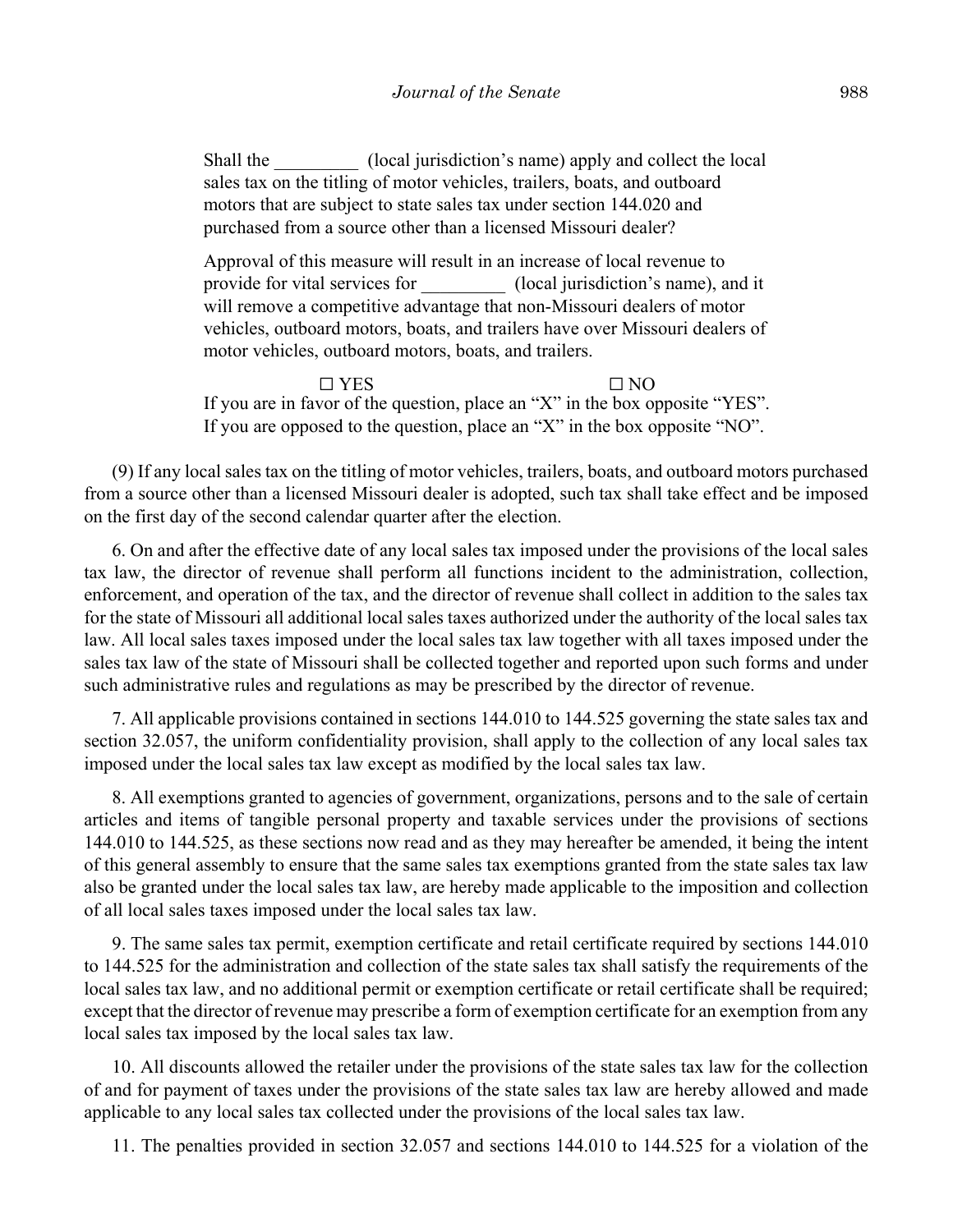provisions of those sections are hereby made applicable to violations of the provisions of the local sales tax law.

12. (1) For the purposes of any local sales tax imposed by an ordinance or order under the local sales tax law, all sales, except the sale of motor vehicles, trailers, boats, and outboard motors required to be titled under the laws of the state of Missouri, shall be deemed to be consummated at the place of business of the retailer unless the tangible personal property sold is delivered by the retailer or his agent to an out-of-state destination. In the event a retailer has more than one place of business in this state which participates in the sale, the sale shall be deemed to be consummated at the place of business of the retailer where the initial order for the tangible personal property is taken, even though the order must be forwarded elsewhere for acceptance, approval of credit, shipment or billing. A sale by a retailer's agent or employee shall be deemed to be consummated at the place of business from which he works.

(2) For the purposes of any local sales tax imposed by an ordinance or order under the local sales tax law, the sales tax upon the titling of all motor vehicles, trailers, boats, and outboard motors shall be imposed at the rate in effect at the location of the residence of the purchaser, and remitted to that local taxing entity, and not at the place of business of the retailer, or the place of business from which the retailer's agent or employee works.

(3) For the purposes of any local tax imposed by an ordinance or under the local sales tax law on charges for mobile telecommunications services, all taxes of mobile telecommunications service shall be imposed as provided in the Mobile Telecommunications Sourcing Act, 4 U.S.C. Sections 116 through 124, as amended.

13. Local sales taxes shall not be imposed on the seller of motor vehicles, trailers, boats, and outboard motors required to be titled under the laws of the state of Missouri, but shall be collected from the purchaser by the director of revenue at the time application is made for a certificate of title, if the address of the applicant is within a taxing entity imposing a local sales tax under the local sales tax law.

14. The director of revenue and any of his deputies, assistants and employees who have any duties or responsibilities in connection with the collection, deposit, transfer, transmittal, disbursement, safekeeping, accounting, or recording of funds which come into the hands of the director of revenue under the provisions of the local sales tax law shall enter a surety bond or bonds payable to any and all taxing entities in whose behalf such funds have been collected under the local sales tax law in the amount of one hundred thousand dollars for each such tax; but the director of revenue may enter into a blanket bond covering himself and all such deputies, assistants and employees. The cost of any premium for such bonds shall be paid by the director of revenue from the share of the collections under the sales tax law retained by the director of revenue for the benefit of the state.

15. The director of revenue shall annually report on his management of each trust fund which is created under the local sales tax law and administration of each local sales tax imposed under the local sales tax law. He shall provide each taxing entity imposing one or more local sales taxes authorized by the local sales tax law with a detailed accounting of the source of all funds received by him for the taxing entity. Notwithstanding any other provisions of law, the state auditor shall annually audit each trust fund. A copy of the director's report and annual audit shall be forwarded to each taxing entity imposing one or more local sales taxes.

16. Within the boundaries of any taxing entity where one or more local sales taxes have been imposed, if any person is delinquent in the payment of the amount required to be paid by him under the local sales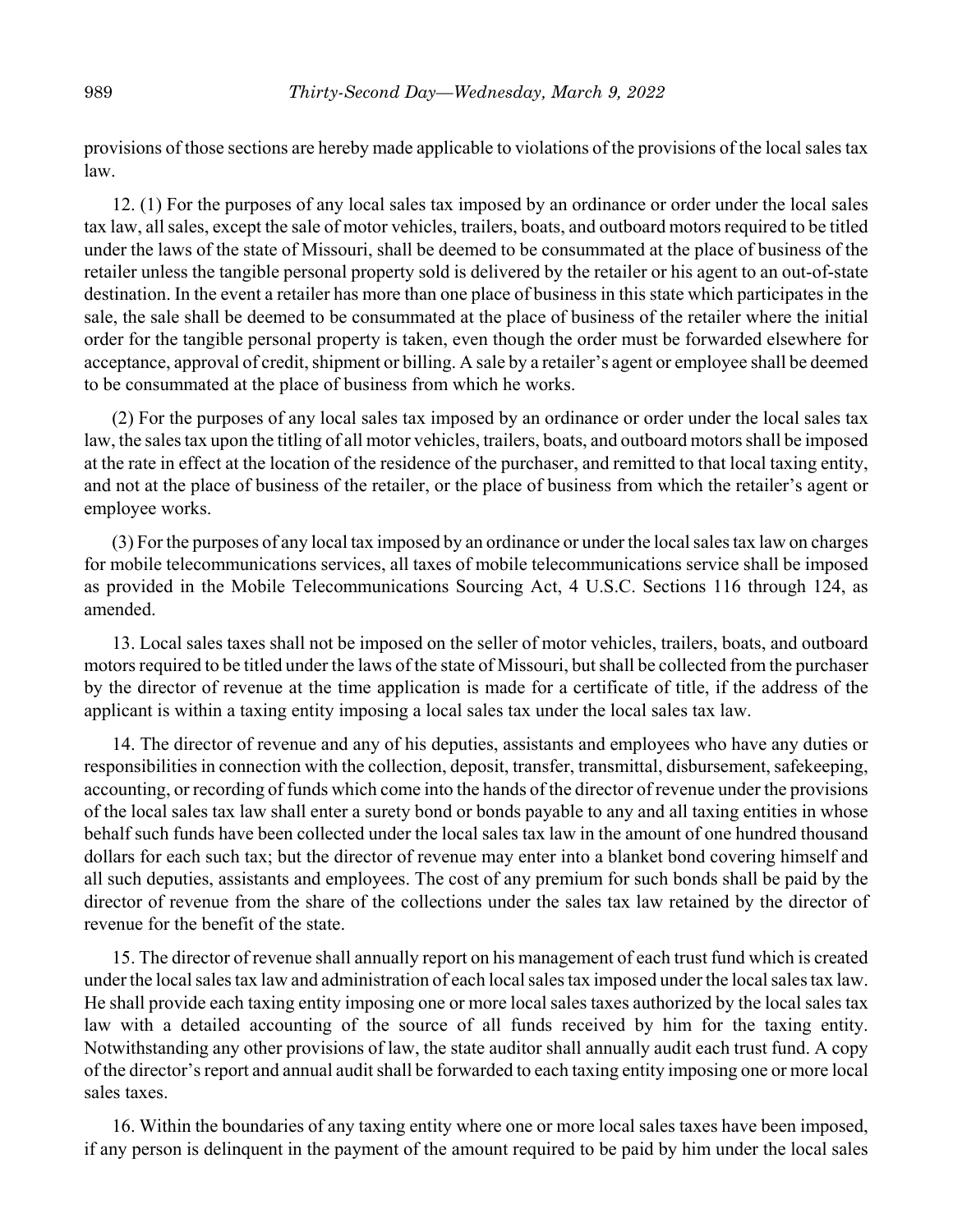tax law or in the event a determination has been made against him for taxes and penalty under the local sales tax law, the limitation for bringing suit for the collection of the delinquent tax and penalty shall be the same as that provided in sections 144.010 to 144.525. Where the director of revenue has determined that suit must be filed against any person for the collection of delinquent taxes due the state under the state sales tax law, and where such person is also delinquent in payment of taxes under the local sales tax law, the director of revenue shall notify the taxing entity in the event any person fails or refuses to pay the amount of any local sales tax due so that appropriate action may be taken by the taxing entity.

17. Where property is seized by the director of revenue under the provisions of any law authorizing seizure of the property of a taxpayer who is delinquent in payment of the tax imposed by the state sales tax law, and where such taxpayer is also delinquent in payment of any tax imposed by the local sales tax law, the director of revenue shall permit the taxing entity to join in any sale of property to pay the delinquent taxes and penalties due the state and to the taxing entity under the local sales tax law. The proceeds from such sale shall first be applied to all sums due the state, and the remainder, if any, shall be applied to all sums due such taxing entity.

18. If a local sales tax has been in effect for at least one year under the provisions of the local sales tax law and voters approve reimposition of the same local sales tax at the same rate at an election as provided for in the local sales tax law prior to the date such tax is due to expire, the tax so reimposed shall become effective the first day of the first calendar quarter after the director receives a certified copy of the ordinance, order or resolution accompanied by a map clearly showing the boundaries thereof and the results of such election, provided that such ordinance, order or resolution and all necessary accompanying materials are received by the director at least thirty days prior to the expiration of such tax. Any administrative cost or expense incurred by the state as a result of the provisions of this subsection shall be paid by the city or county reimposing such tax."; and

Further amend the title and enacting clause accordingly.

Senator Hough moved that the above amendment be adopted, which motion prevailed.

Senator Hegeman offered **SA 5**:

# SENATE AMENDMENT NO. 5

Amend Senate Bill No. 743, Page 7, Section 94.902, Line 193, by inserting after all of said line the following:

"190.800. 1. Each ground ambulance service, except for any ambulance service owned and operated by an entity owned and operated by the state of Missouri, including but not limited to any hospital owned or operated by the board of curators, as defined in chapter 172, or any department of the state, shall, in addition to all other fees and taxes now required or paid, pay an ambulance service reimbursement allowance tax for the privilege of engaging in the business of providing ambulance services in this state.

2. For the purpose of this section, the following terms shall mean:

(1) "Ambulance", the same meaning as such term is defined in section 190.100;

(2) "Ambulance service", the same meaning as such term is defined in section 190.100;

(3) "Engaging in the business of providing ambulance services in this state", accepting payment for such services**[**;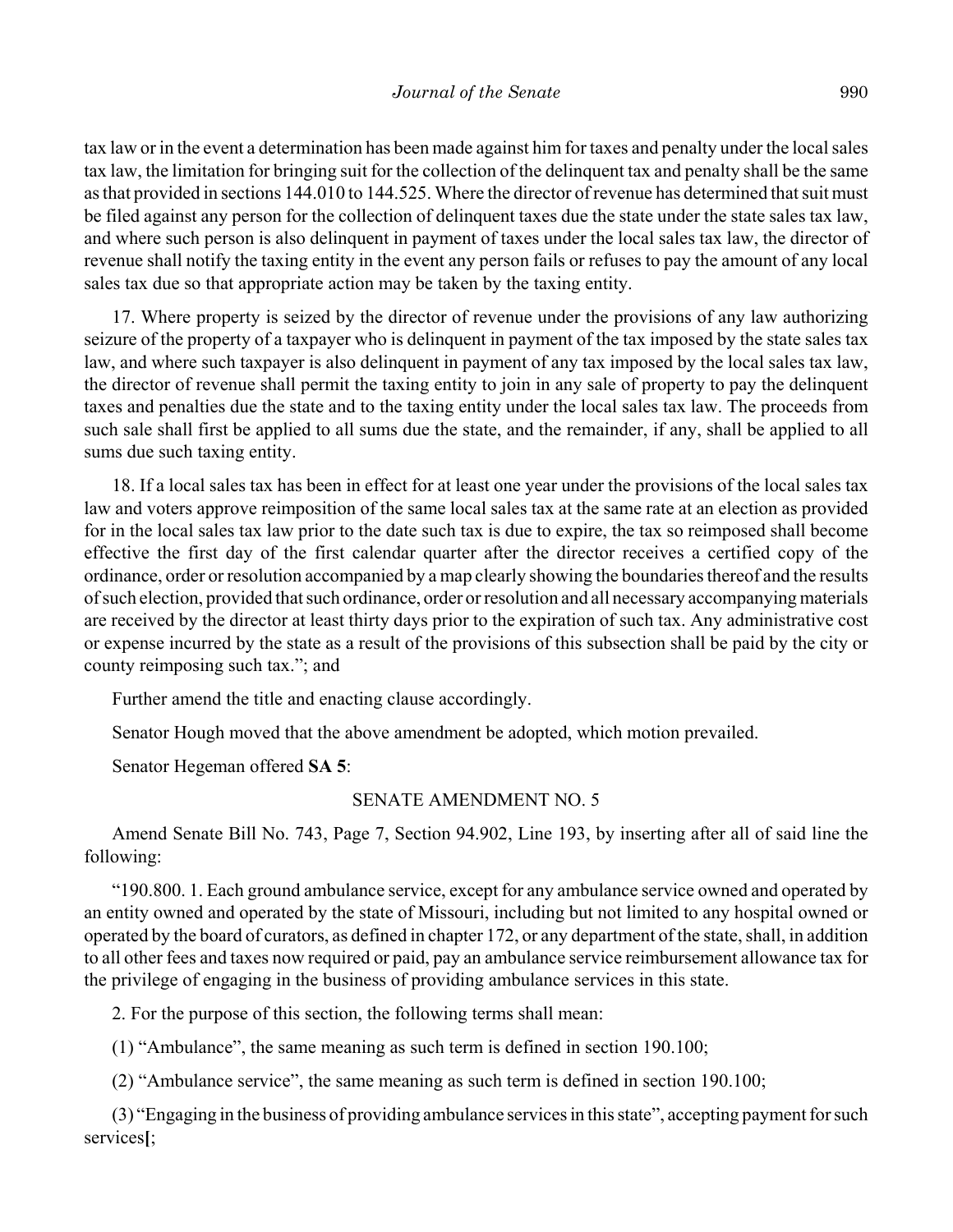(4) "Gross receipts", all amounts received by an ambulance service licensed under section 190.109 for its own account from the provision of all emergency services, as defined in section 190.100, to the public in the state of Missouri, but shall not include revenue from taxes collected under law, grants, subsidies received from governmental agencies, or the value of charity care**]**.

190.803. 1. Each ambulance service's reimbursement allowance shall be based on **[**its gross receipts using**]** a formula established by the department of social services by **[**rule. The determination of tax due shall be the monthly gross receipts reported to the department of social services multiplied by the tax rate established by rule by the department of social services. Such tax rate may be a graduated rate based on gross receipts and shall not exceed a rate of six percent per annum of gross receipts**] regulations and rules as provided in section 190.836. The ambulance reimbursement allowance shall be consistent with permissible health care related taxes, as defined in 42 CFR 433, Subpart B, as amended**.

2. Notwithstanding any other provision of law to the contrary, any action respecting the validity of the rules promulgated under this section or section 190.815 or 190.833 shall be filed in the circuit court of Cole County. The circuit court of Cole County shall hear the matter as the court of original jurisdiction.

190.806. Each ambulance service shall keep such records as may be necessary to determine the amount of its reimbursement allowance. On or before the first day of October of each year, every ambulance service shall submit to the department of social services a statement that accurately reflects such information as is necessary to determine such ambulance service's reimbursement allowance tax. **[**Each licensed ambulance service shall report gross receipts to the department of social services.**]** The information obtained by the department of social services shall be confidential.

190.815. The director of the department of social services shall prescribe by rule the form and content of any document required to be filed under sections 190.800 to 190.836. **[**No later than November 30, 2009, the department of social services shall promulgate rules to implement the provisions of sections 190.830 to 190.836.**]"**; and

Further amend the title and enacting clause accordingly.

Senator Hegeman moved that the above amendment be adopted, which motion prevailed.

Senator Rizzo offered **SA 6**:

### SENATE AMENDMENT NO. 6

Amend Senate Bill No. 743, Page 7, Section 94.902, Line 193, by inserting after all of said line the following:

"**144.051. Beginning June 1, 2026, and ending July 31, 2026, in addition to the exemptions granted pursuant to the provisions of section 144.030, there is hereby exempted from the provisions of and the computation of the tax levied, assessed or payable pursuant to this chapter and the local sales tax law as defined in section 32.085, and section 238.235, all charges for admissions, as defined in section 144.010, to any of the matches of the 2026 FIFA World Cup soccer tournament which are held in any county with more than seven hundred thousand but fewer than eight hundred thousand inhabitants.**"; and

Further amend the title and enacting clause accordingly.

Senator Rizzo moved that the above amendment be adopted, which motion prevailed.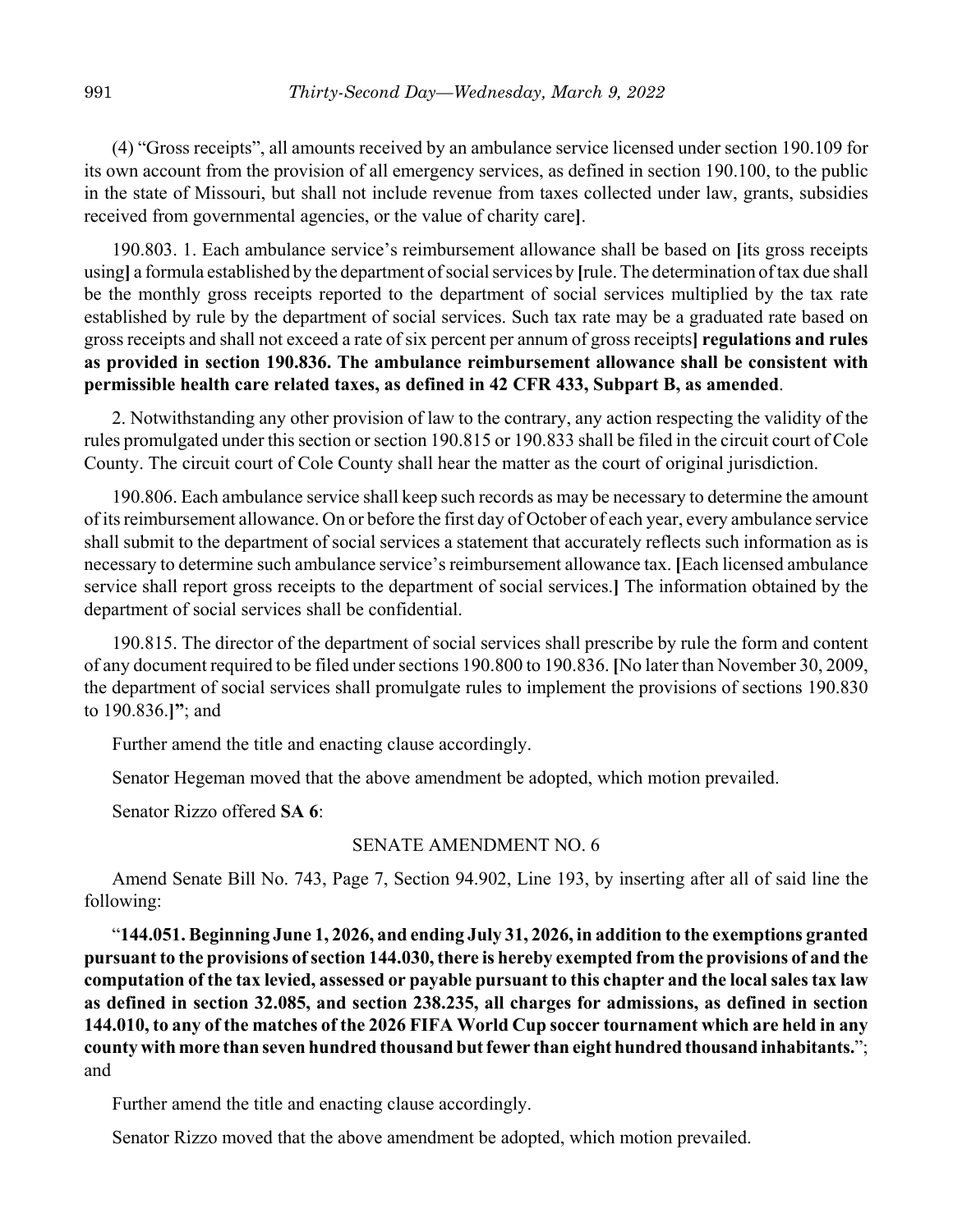On motion of Senator Crawford, **SB 743**, as amended, was declared perfected and ordered printed.

Senator Hegeman moved that **SB 724**, with **SCS**, be taken up for perfection, which motion prevailed.

**SCS** for **SB 724**, entitled:

# SENATE COMMITTEE SUBSTITUTE FOR SENATE BILL NO. 724

An Act to repeal section 105.145, RSMo, and to enact in lieu thereof one new section relating to financial statements of political subdivisions, with penalty provisions.

Was taken up.

Senator Hegeman moved that **SCS** for **SB 724** be adopted.

Senator Hegeman offered **SS** for **SCS** for **SB 724**, entitled:

# SENATE SUBSTITUTE FOR SENATE COMMITTEE SUBSTITUTE FOR SENATE BILL NO. 724

An Act to repeal section 105.145, RSMo, and to enact in lieu thereof one new section relating to financial statements of political subdivisions, with penalty provisions.

Senator Hegeman moved that **SS** for **SCS** for **SB 724** be adopted.

Senator Hough assumed the Chair.

Senator Eslinger offered **SA 1**:

### SENATE AMENDMENT NO. 1

Amend Senate Substitute for Senate Committee Substitute for Senate Bill No. 724, Page 1, Section A, Line 3, by inserting after all of said line the following:

"50.815. 1. On or before the first Monday in March of each year, the county commission of each county of the first **[**class not having a charter form of government**], second, third, or fourth classification** shall, with the assistance of the county clerk **or other officer responsible for the preparation of the financial statement**, prepare and publish in some newspaper of general circulation published in the county**, as provided under section 493.050,** a financial statement of the county for the year ending the preceding December thirty-first.

2. The financial statement shall show at least the following:

(1) A summary of the receipts of each fund of the county for the year;

(2) A summary of the disbursements and transfers of each fund of the county for the year;

(3) A statement of the cash balance at the beginning and at the end of the year for each fund of the county;

(4) A summary of delinquent taxes and other due bills for each fund of the county;

(5) A summary of warrants of each fund of the county outstanding at the end of the year;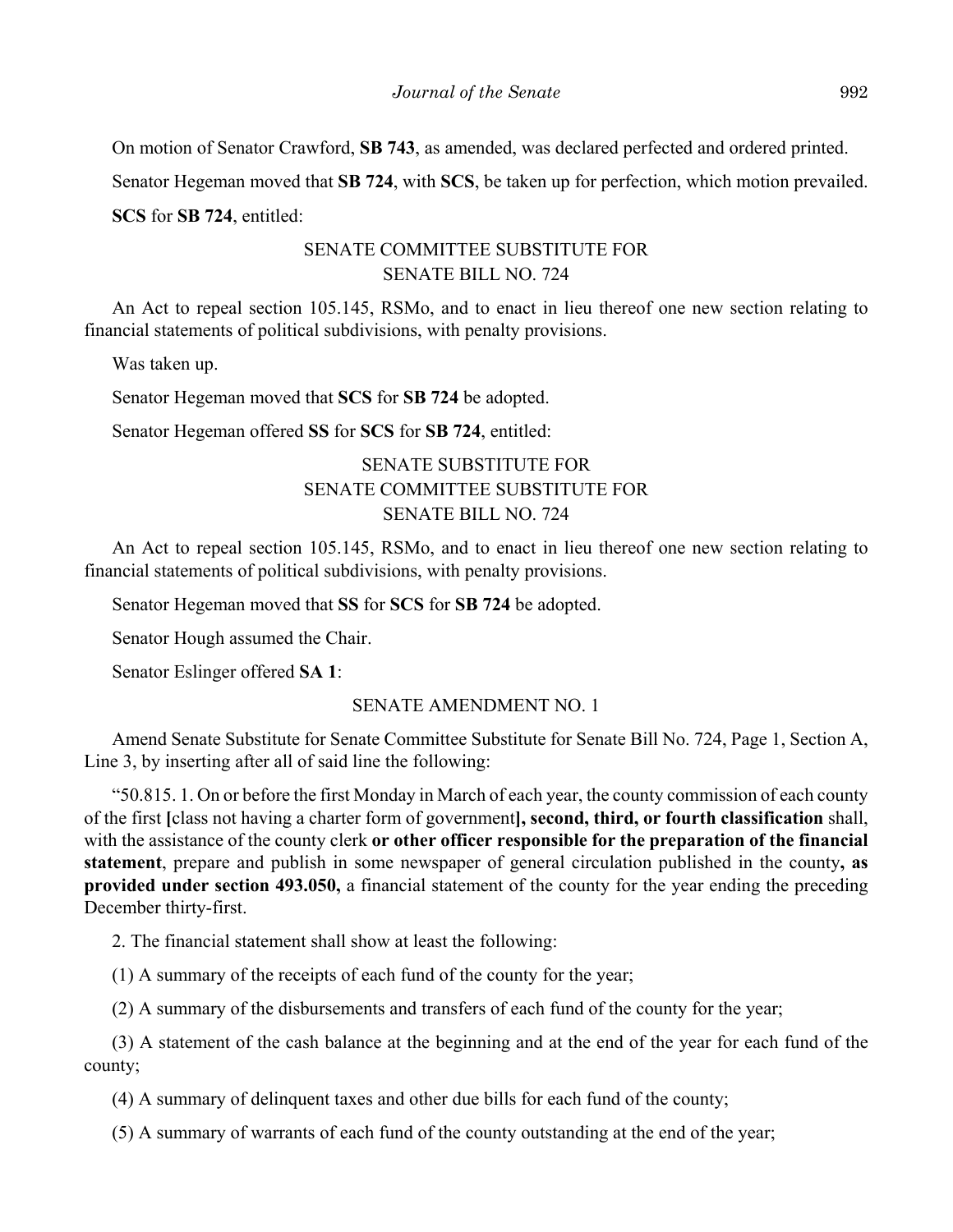(6) A statement of bonded indebtedness, if any, at the beginning and at the end of the year for each fund of the county; **[**and**]**

(7) A statement of the tax levies of each fund of the county for the year**; and**

### **(8) The name, office, and current gross annual salary of each elected or appointed county official**.

3. The financial statement need not show specific disbursements, warrants issued, or the names of specific payees **except to comply with subdivision (8) of subsection 2 of this section**, but every individual warrant, voucher, receipt, court order and all other items, records, documents and other information which are not specifically required to be retained by the officer having initial charge thereof **[**and which would be required to be included in or to construct a financial statement in the form prescribed for other counties by section 50.800**]** shall be filed on or before the date of publication of the financial statement prescribed by subsection 1 **of this section** in the office of the county clerk**[**, and**].** The county clerk **or other officer responsible for the preparation of the financial statement** shall preserve the same, **shall provide an electronic copy of the data used to create the financial statement without charge to any newspaper requesting a copy of such data,** and shall cause the same to be available for inspection during normal business hours on the request of any person, for a period of five years following the date of filing in his **or her** office, after which five-year period these records may be disposed of according to law unless they are the subject of a legal suit pending at the expiration of that period.

4. At the end of the financial statement, each commissioner of the county commission and the county clerk shall sign and append the following certificate:

|                               |                                               | and , duly elected commissioners of the                                               |
|-------------------------------|-----------------------------------------------|---------------------------------------------------------------------------------------|
|                               | county commission of County, Missouri, and I, |                                                                                       |
|                               |                                               | , county clerk of that county, certify that the above and foregoing is a complete and |
|                               |                                               | correct statement of every item of information required in section 50.815 for the     |
|                               |                                               | year ending December 31, [19] 20 , and we have checked every receipt                  |
|                               |                                               | from every source and every disbursement of every kind and to whom and for what       |
|                               |                                               | each disbursement was made, and each receipt and disbursement is accurately           |
|                               |                                               | included in the above and foregoing totals. (If for any reason complete and           |
|                               |                                               | accurate information is not given the following shall be added to the certificate.)   |
|                               |                                               | Exceptions: the above report is incomplete because proper information was not         |
|                               |                                               | available in the following records which are in the keeping of the                    |
| following officer or officers |                                               |                                                                                       |

Date

 $\overline{\phantom{a}}$  ,  $\overline{\phantom{a}}$  ,  $\overline{\phantom{a}}$  ,  $\overline{\phantom{a}}$  ,  $\overline{\phantom{a}}$  ,  $\overline{\phantom{a}}$  ,  $\overline{\phantom{a}}$  ,  $\overline{\phantom{a}}$  ,  $\overline{\phantom{a}}$  ,  $\overline{\phantom{a}}$  ,  $\overline{\phantom{a}}$  ,  $\overline{\phantom{a}}$  ,  $\overline{\phantom{a}}$  ,  $\overline{\phantom{a}}$  ,  $\overline{\phantom{a}}$  ,  $\overline{\phantom{a}}$ \_\_\_\_\_\_\_\_\_\_\_\_\_\_\_\_\_\_

\_\_\_\_\_\_\_\_\_\_\_\_\_\_\_\_\_\_ Commissioners, County Commission

> $\mathcal{L}=\mathcal{L}=\mathcal{L}=\mathcal{L}=\mathcal{L}=\mathcal{L}=\mathcal{L}=\mathcal{L}=\mathcal{L}=\mathcal{L}=\mathcal{L}=\mathcal{L}=\mathcal{L}=\mathcal{L}=\mathcal{L}=\mathcal{L}=\mathcal{L}=\mathcal{L}=\mathcal{L}=\mathcal{L}=\mathcal{L}=\mathcal{L}=\mathcal{L}=\mathcal{L}=\mathcal{L}=\mathcal{L}=\mathcal{L}=\mathcal{L}=\mathcal{L}=\mathcal{L}=\mathcal{L}=\mathcal{L}=\mathcal{L}=\mathcal{L}=\mathcal{L}=\mathcal{L}=\mathcal{$ County Clerk

5. Any person falsely certifying to any fact covered by the certificate is liable on his **or her** bond and is guilty of a misdemeanor and, on conviction thereof, shall be punished by a fine of not less than two hundred dollars or more than one thousand dollars, or by confinement in the county jail for a period of not less than thirty days nor more than six months, or by both such fine and confinement. Any person charged with preparing the financial report who willfully or knowingly makes a false report of any record is, in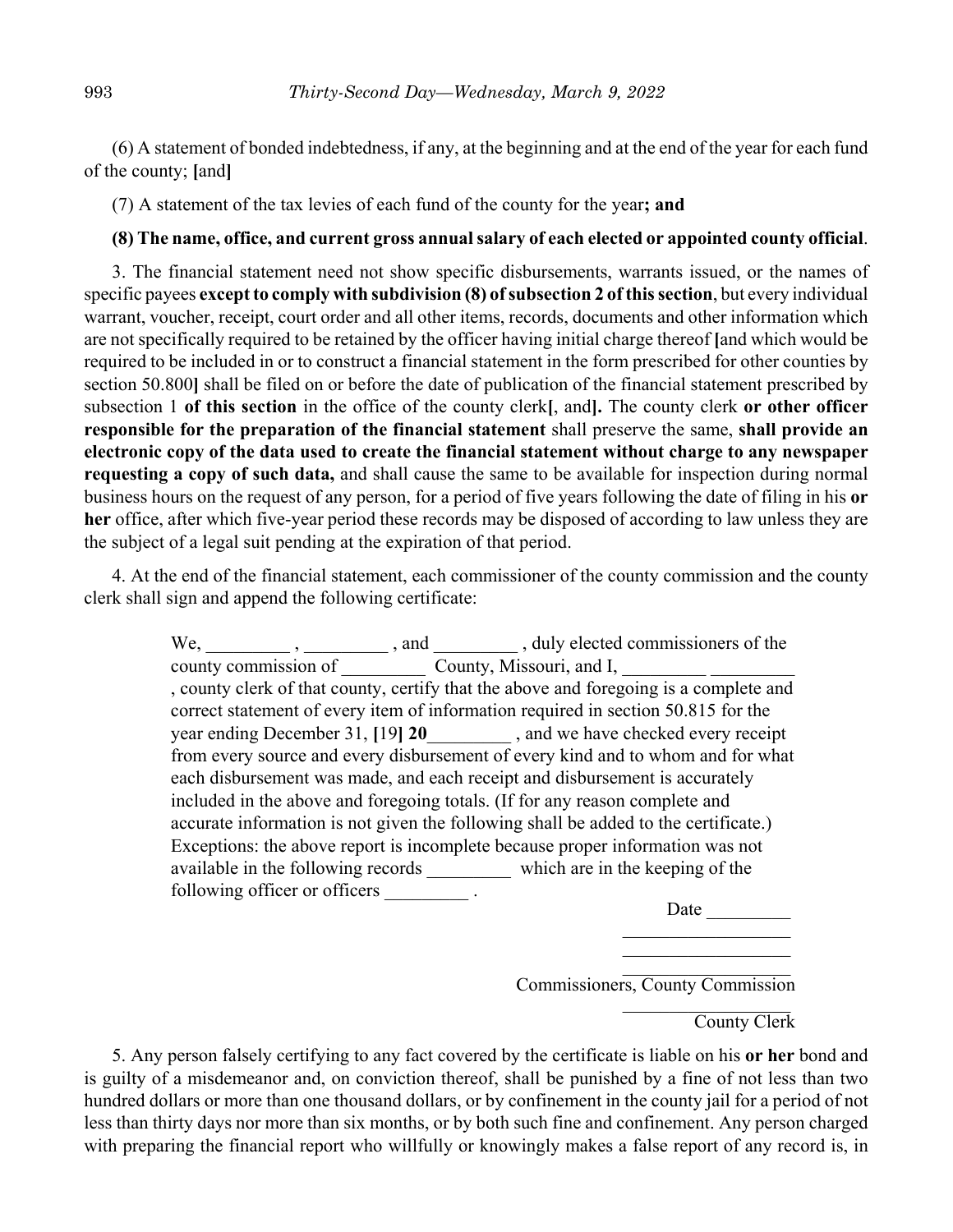addition to the penalties otherwise provided for in this section, guilty of a felony, and upon conviction thereof shall be sentenced to imprisonment by the division of corrections for a term of not less than two years nor more than five years.

**[**6. The provisions of sections 50.800 and 50.810 do not apply to counties of the first class not having a charter form of government, except as provided in subsection 3 of this section.**]**

50.820. 1. The statement required by section 50.815 shall be set in the standard column width measure which will take the least space and the publisher shall file two proofs of publication with the county commission and the commission shall forward one proof to the state auditor and shall file the other in the office of the commission. **As required under section 493.025, a newspaper publishing the statement shall charge and receive no more than its regular local classified advertising rate, which shall be the rate on the newspaper's rate schedule that was offered to the public thirty days before the publication of the statement.** The county commission shall **[**not**]** pay the publisher **[**until**] upon the filing of** proof of publication **[**is filed**]** with the commission **[**and**]. After verification,** the state auditor **[**notifies**]shall notify** the commission that proof of publication has been received and that it complies with the requirements of this section.

2. The statement shall be spread on the record of the commission and for this purpose the publisher shall be required to furnish the commission with at least two copies of the statement which may be **[**pasted on**] placed in** the record.

3. The state auditor shall notify the county treasurer immediately of the receipt of the proof of publication of the statement. After the first day of April of each year the county treasurer shall not pay or enter for protest any warrant for the pay of any of the county commission until notice is received from the state auditor that the required proof of publication has been filed. **[**Any county treasurer paying or entering for protest any warrant for any commissioner of the county commission prior to the receipt of such notice from the state auditor shall be liable therefor on his official bond.**]**

4. The state auditor shall prepare sample forms for financial statements required by section 50.815 and shall **[**mail**] provide** the same to the county clerk of each county of the first **[**class not having a charter form of government**], second, third, or fourth classification** in this state, but failure of the auditor to supply such forms shall not in any way excuse any person from the performance of any duty imposed by this section or by section 50.815. If any county officer fails, neglects, or refuses to comply with the provisions of this section or section 50.815 **[**he**], the county officer** shall, in addition to other penalties provided by law, be liable on his **or her** official bond for dereliction of duty."; and

Further amend said bill, page 5, section 105.145, line 128, by inserting after all of said line the following:

**"[**50.800. 1. On or before the first Monday in March of each year, the county commission of each county of the second, third, or fourth class shall prepare and publish in some newspaper as provided for in section 493.050, if there is one, and if not by notices posted in at least ten places in the county, a detailed financial statement of the county for the year ending December thirty-first, preceding.

2. The statement shall show the bonded debt of the county, if any, kind of bonds, date of maturity, interest rate, rate of taxation levied for interest and sinking fund and authority for the levy,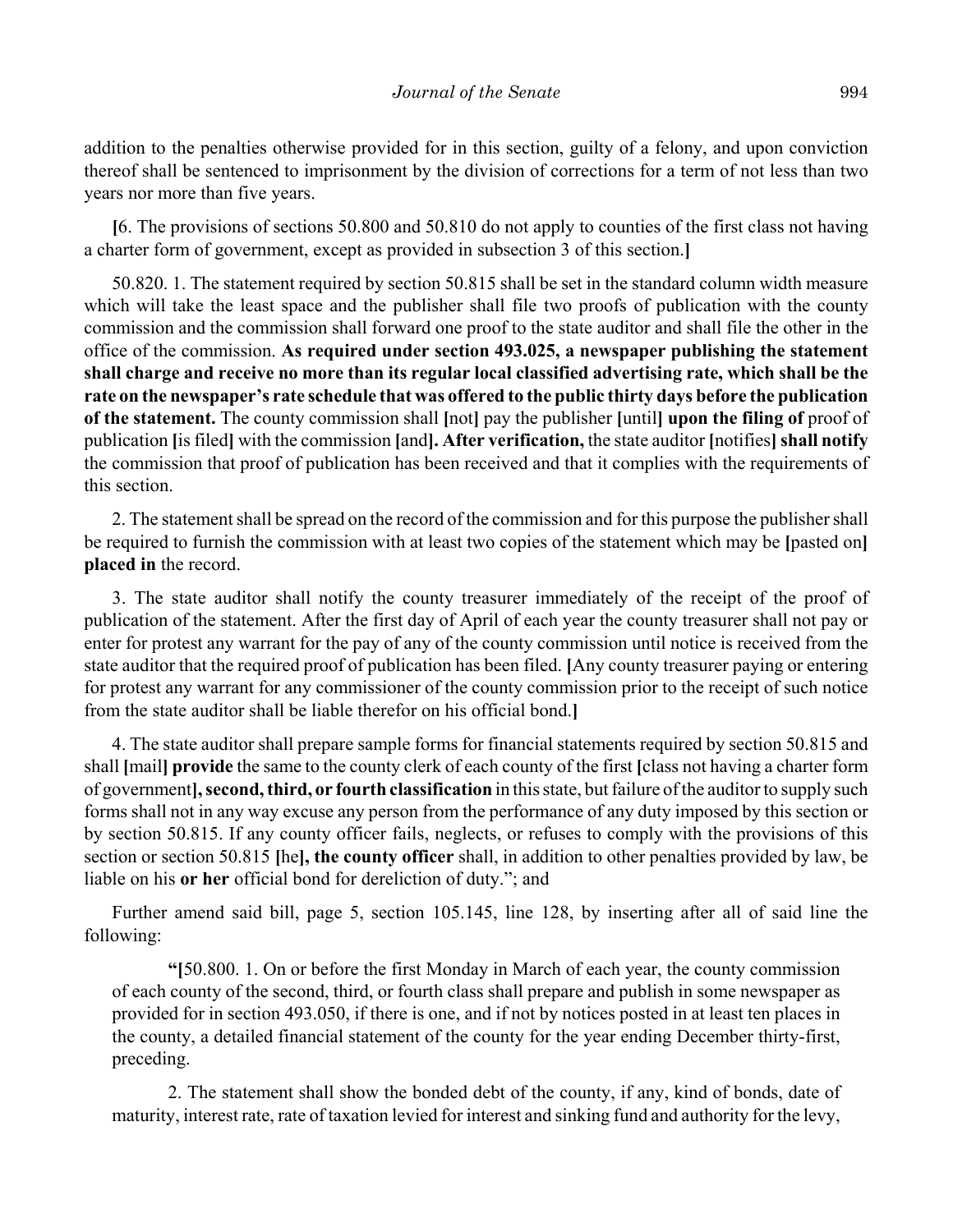the total amount of interest and sinking fund that has been collected and interest and sinking fund on hand in cash.

3. The statement shall also show separately the total amount of the county and township school funds on hand and loaned out, the amount of penalties, fines, levies, utilities, forfeitures, and any other taxes collected and disbursed or expended during the year and turned into the permanent school fund, the name of each person who has a loan from the permanent school fund, whether county or township, the amount of the loan, date loan was made and date of maturity, description of the security for the loan, amount, if any, of delinquent interest on each loan.

4. The statement shall show the total valuation of the county for purposes of taxation, the highest rate of taxation the constitution permits the county commission to levy for purposes of county revenue, the rate levied by the county commission for the year covered by the statement, division of the rate levied among the several funds and total amount of delinquent taxes for all years as of December thirty-first.

5. The statement shall show receipts or revenues into each and every fund separately. Each fund shall show the beginning balance of each fund; each source of revenue; the total amount received from each source of revenue; the total amount available in each fund; the total amount of disbursements or expenditures from each fund and the ending balance of each fund as of December thirty-first. The total receipts or revenues for the year into all funds shall be shown in the recapitulation. In counties with the township form of government, each township shall be considered a fund pursuant to this subsection.

6. Total disbursements or expenditures shall be shown for warrants issued in each category contained in the forms developed or approved by the state auditor pursuant to section 50.745. Total amount of warrants, person or vendor to whom issued and purpose for which issued shall be shown except as herein provided. Under a separate heading in each fund the statements shall show what warrants are outstanding and unpaid for the lack of funds on that date with appropriate balance or overdraft in each fund as the case may be.

7. Warrants issued to pay for the service of election judges and clerks of elections shall be in the following form:

Names of judges and clerks of elections at \$ \_\_\_\_\_ per day (listing the names run in and not listing each name by lines, and at the end of the list of names giving the total of the amount of all the warrants issued for such election services).

8. Warrants issued to pay for the service of jurors shall be in the following form:

Names of jurors at \$ per day (listing the names run in and not listing each name by lines, and at the end of the list of names giving the total of the amount of all the warrants issued for such election service).

9. Warrants to Internal Revenue Service for Social Security and withholding taxes shall be brought into one call.

10. Warrants to the director of revenue of Missouri for withholding taxes shall be brought into one call.

11. Warrants to the division of employment security shall be brought into one call.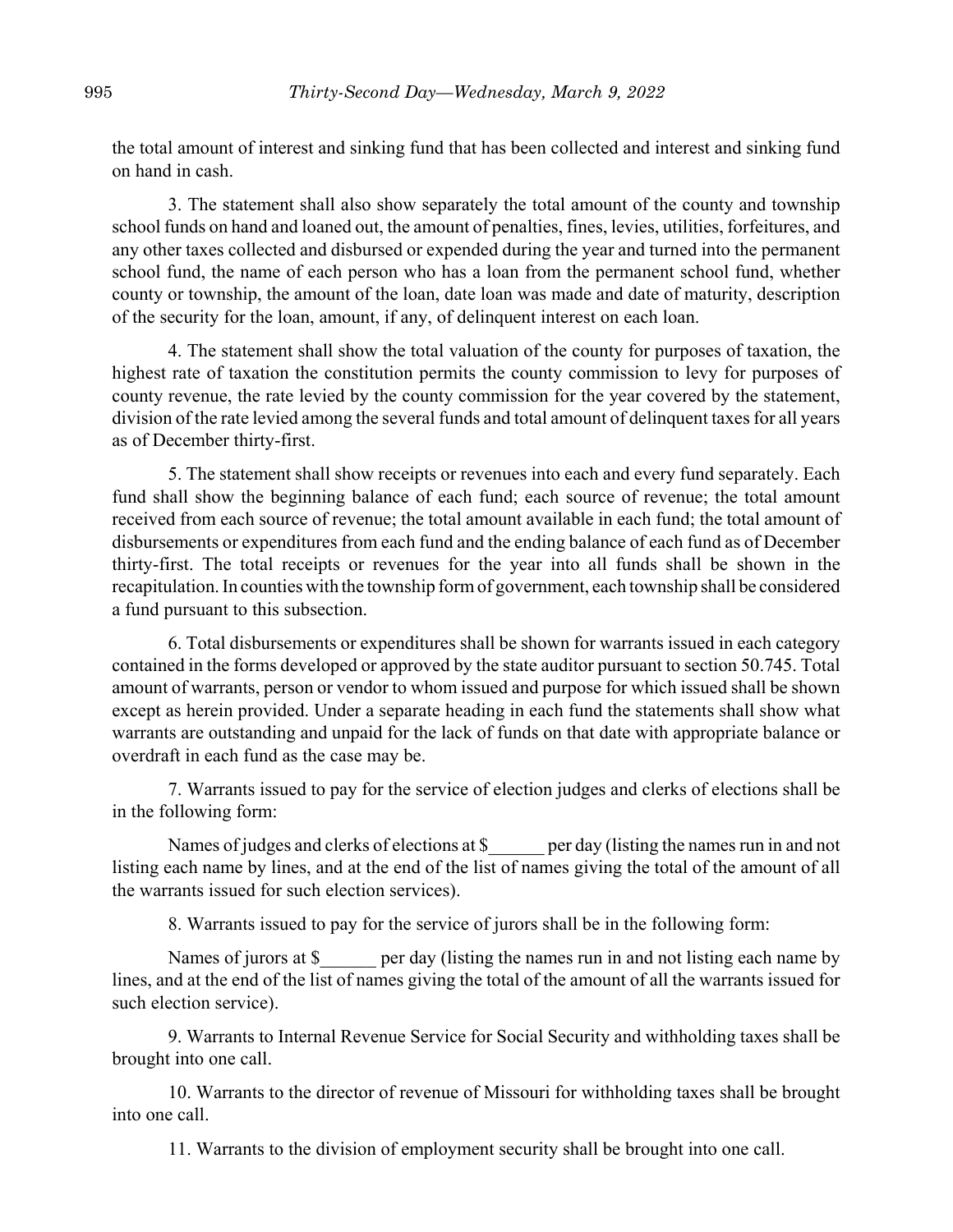12. Warrants to Missouri local government employees' retirement system or other retirement funds for each office shall be brought into one call.

13. Warrants for utilities such as gas, water, lights and power shall be brought into one call except that the total shall be shown for each vendor.

14. Warrants issued to each telephone company shall be brought into one call for each office in the following form:

(Name of Telephone Company for office and total amount of warrants issued).

15. Warrants issued to the postmaster for postage shall be brought into one call for each office in the following form:

(Postmaster for \_\_\_\_\_\_ office and total amount of warrants issued).

16. Disbursements or expenditures by road districts shall show the warrants, if warrants have been issued in the same manner as provided for in subsection 5 of this section. If money has been disbursed or expended by overseers the financial statement shall show the total paid by the overseer to each person for the year, and the purpose of each payment. Receipts or revenues into the county distributive school fund shall be listed in detail, disbursements or expenditures shall be listed and the amount of each disbursement or expenditure. If any taxes have been levied by virtue of Section 12(a) of Article X of the Constitution of Missouri the financial statement shall contain the following:

By virtue and authority of the discretionary power conferred upon the county commissions of the several counties of this state to levy a tax of not to exceed 35 cents on the \$100 assessed valuation the county commission of County did for the year covered by this report levy a tax rate of cents on the \$100 assessed valuation which said tax amounted to \$ and was disbursed or expended as follows:

The statement shall show how the money was disbursed or expended and if any part of the sum has not been accounted for in detail under some previous appropriate heading the portion not previously accounted for shall be shown in detail.

17. At the end of the statement the person designated by the county commission to prepare the financial statement herein required shall append the following certificate:

I, the duly authorized agent appointed by the county commission of County, state of Missouri, to prepare for publication the financial statement as required by section 50.800, RSMo, hereby certify that I have diligently checked the records of the county and that the above and foregoing is a complete and correct statement of every item of information required in section 50.800, RSMo, for the year ending December 31,  $\qquad \qquad$ , and especially have I checked every receipt from every source whatsoever and every disbursement or expenditure of every kind and to whom and for what each such disbursement or expenditure was made and that each receipt or revenue and disbursement or expenditure is accurately shown. (If for any reason complete and accurate information is not given the following shall be added to the certificate.) Exceptions: The above report is incomplete because proper information was not available in the following records \_\_\_\_\_\_ which are in the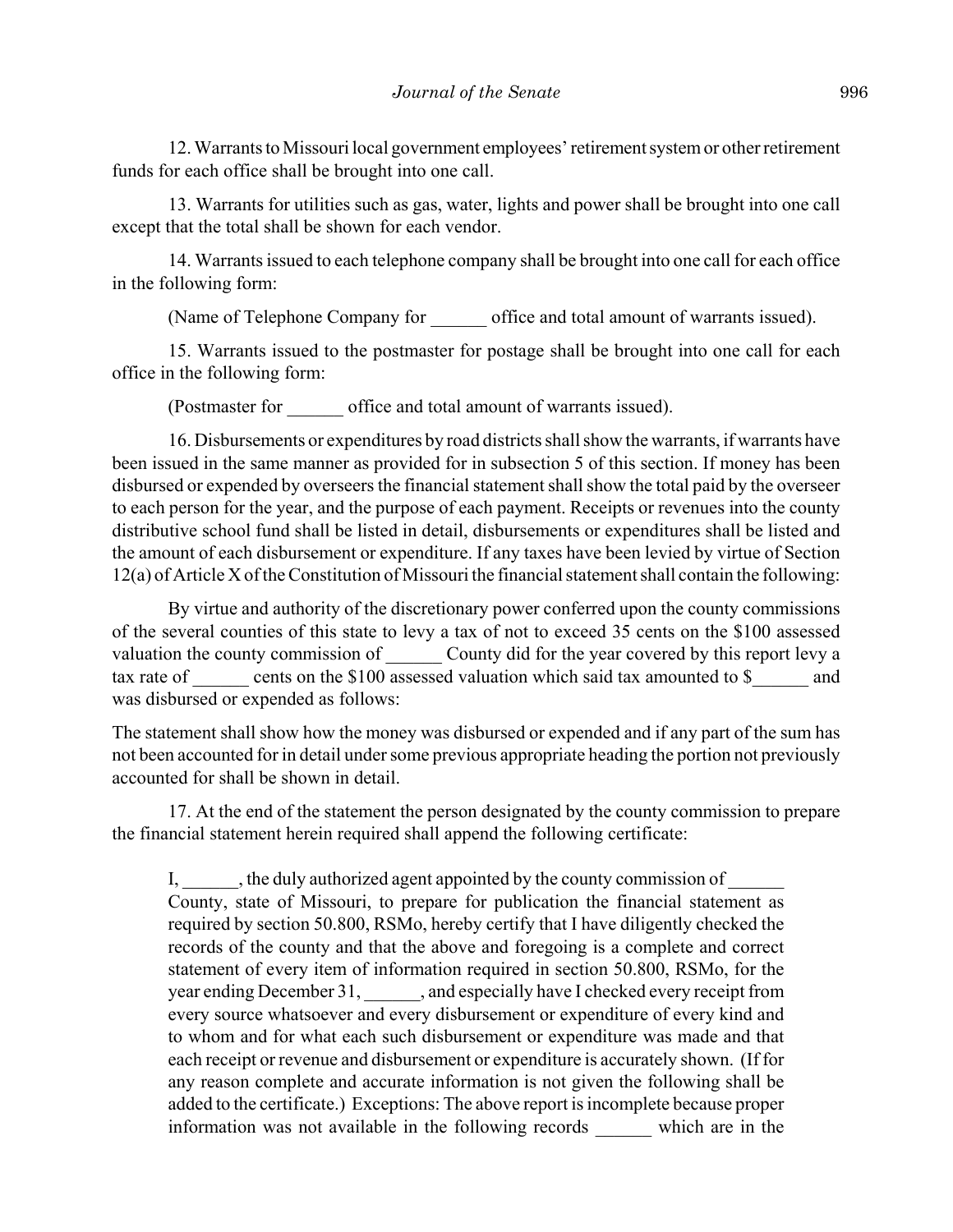keeping of the following officer or officers. The person designated to prepare the financial statement shall give in detail any incomplete data called for by this section.

Date

Officer designated by county commission to prepare financial statement required by section 50.800, RSMo.

Or if no one has been designated said statement having been prepared by the county clerk, signature shall be in the following form:

Clerk of the county commission and ex officio officer designated to prepare financial statement required by section 50.800, RSMo.

18. Any person falsely certifying to any fact covered by the certificate is liable on his bond and upon conviction of falsely certifying to any fact covered by the certificate is guilty of a misdemeanor and punishable by a fine of not less than two hundred dollars or more than one thousand dollars or by imprisonment in the county jail for not less than thirty days nor more than six months or by both fine and imprisonment. Any person charged with the responsibility of preparing the financial report who willfully or knowingly makes a false report of any record, is, in addition to the penalty otherwise provided for in this law, deemed guilty of a felony and upon conviction shall be sentenced to the penitentiary for not less than two years nor more than five years.**]**

**[**50.810. 1. The statement shall be printed in not less than 8-point type, but not more than the smallest point type over 8-point type available and in the standard column width measure that will take the least space. The publisher shall file two proofs of publication with the county commission and the commission shall forward one proof to the state auditor and shall file the other in the office of the commission. The county commission shall not pay the publisher until proof of publication is filed with the commission and shall not pay the person designated to prepare the statement for the preparation of the copy for the statement until the state auditor notifies the commission that proof of publication has been received and that it complies with the requirements of this section.

2. The statement shall be spread on the record of the commission and for this purpose the publisher shall be required to furnish the commission with at least two copies of the statement that may be pasted on the record. The publisher shall itemize the cost of publishing said statement by column inch as properly chargeable to the several funds and shall submit such costs for payment to the county commission. The county commission shall pay out of each fund in the proportion that each item bears to the total cost of publishing said statement and shall issue warrants therefor; provided any part not properly chargeable to any specific fund shall be paid from the county general revenue fund.

3. The state auditor shall notify the county treasurer immediately of the receipt of the proof of publication of the statement. After the first of April of each year the county treasurer shall not pay or enter for protest any warrant for the pay of any commissioner of any county commission until notice is received from the state auditor that the required proof of publication has been filed. Any county treasurer paying or entering for protest any warrant for any commissioner of the county commission prior to the receipt of such notice from the state auditor shall be liable on his official bond therefor.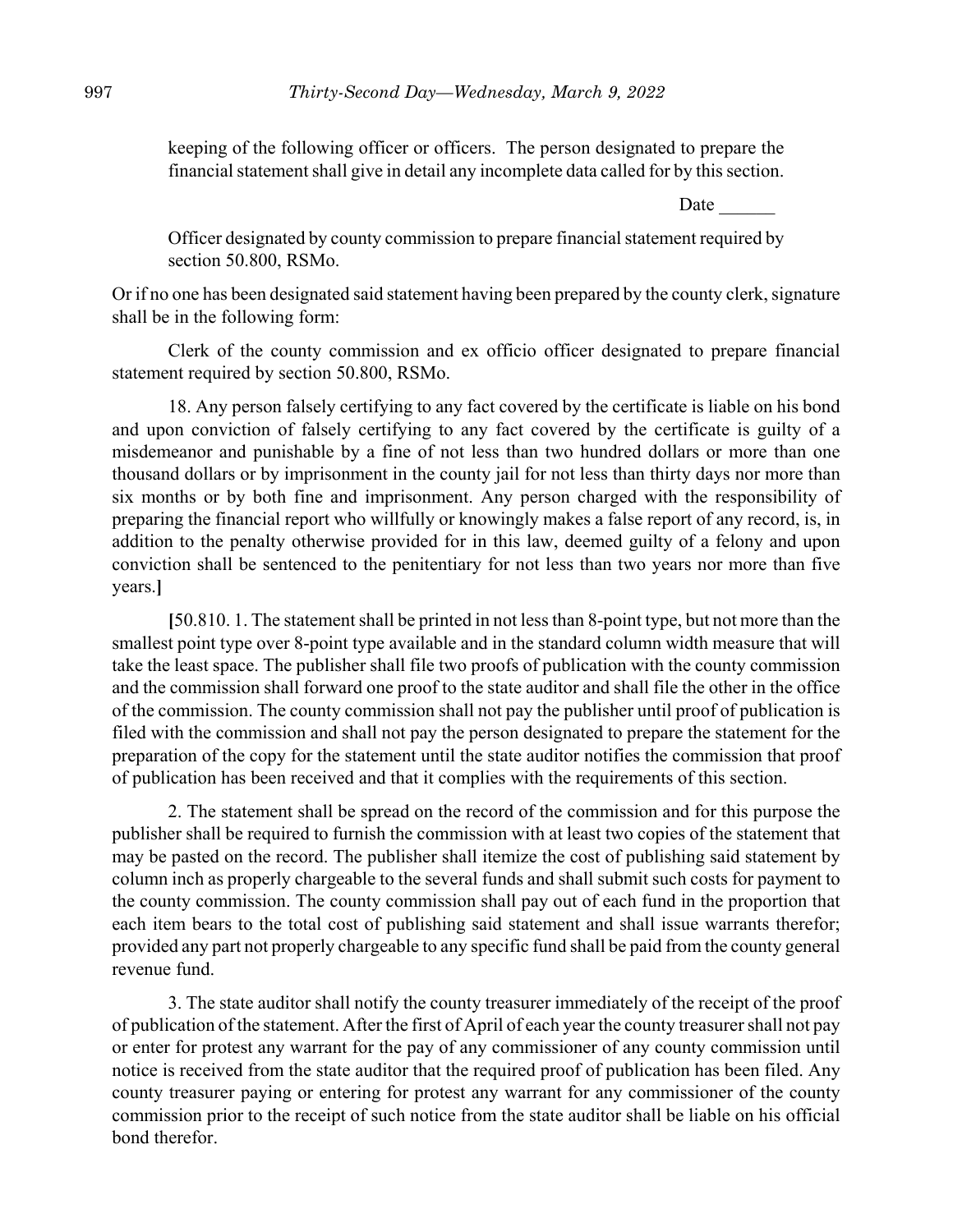4. The state auditor shall prepare sample forms for financial statements and shall mail the same to the county clerks of the several counties in this state. If the county commission employs any person other than a bonded county officer to prepare the financial statement the county commission shall require such person to give bond with good and sufficient sureties in the penal sum of one thousand dollars for the faithful performance of his duty. If any county officer or other person employed to prepare the financial statement herein provided for shall fail, neglect, or refuse to, in any manner, comply with the provisions of this law he shall, in addition to other penalties herein provided, be liable on his official bond for dereliction of duty.**]**"; and

Further amend the title and enacting clause accordingly.

Senator Eslinger moved that the above amendment be adopted.

Senator Crawford offered **SA 1** to **SA 1**:

# SENATE AMENDMENT NO. 1 TO SENATE AMENDMENT NO. 1

Amend Senate Amendment No. 1 to Senate Substitute for Senate Committee Substitute for Senate Bill No. 724, Page 1, Section 50.815, Line 3, by striking "the first Monday in March" and inserting in lieu thereof the following: "**June thirtieth**"; and

Further amend said amendment, page 4, section 50.820, line 125, by striking "April" and inserting in lieu thereof the following: "**July**".

Senator Crawford moved that the above amendment be adopted, which motion prevailed.

Senator Eslinger moved that **SA 1**, as amended, be adopted, which motion prevailed.

Senator Eigel offered **SA 2**:

### SENATE AMENDMENT NO. 2

Amend Senate Substitute for Senate Committee Substitute for Senate Bill No. 724, Page 5, Section 105.145, Line 128, by inserting after all of said line the following:

"**164.450. 1. Any school district located in whole or in part in any county with more than four hundred thousand but fewer than five hundred thousand inhabitants that receives voter approval for the issuance of bonds under this chapter shall maintain a detailed accounting of each and every expenditure by the school district for the moneys generated by such issuance. Any such school district shall be required to maintain a budget for each project approved by the school district using moneys from the issuance of bonds. Such budget shall detail the exact cost of the project and the source of all moneys used to fund the project. All information required under this subsection regarding expenditures and budgets shall be maintained and updated on the website of the school district and shall be publicly available.**

**2. Continuation of any project undertaken by a school district as described under subsection 1 of this section shall be halted immediately upon exceeding the budgeted amount of moneys to complete such project by more than ten percent. The continuation of any such project described under this subsection shall not occur until such time as the school district receives voter approval under this chapter for the issuance of further bonded indebtedness specifically for such project.**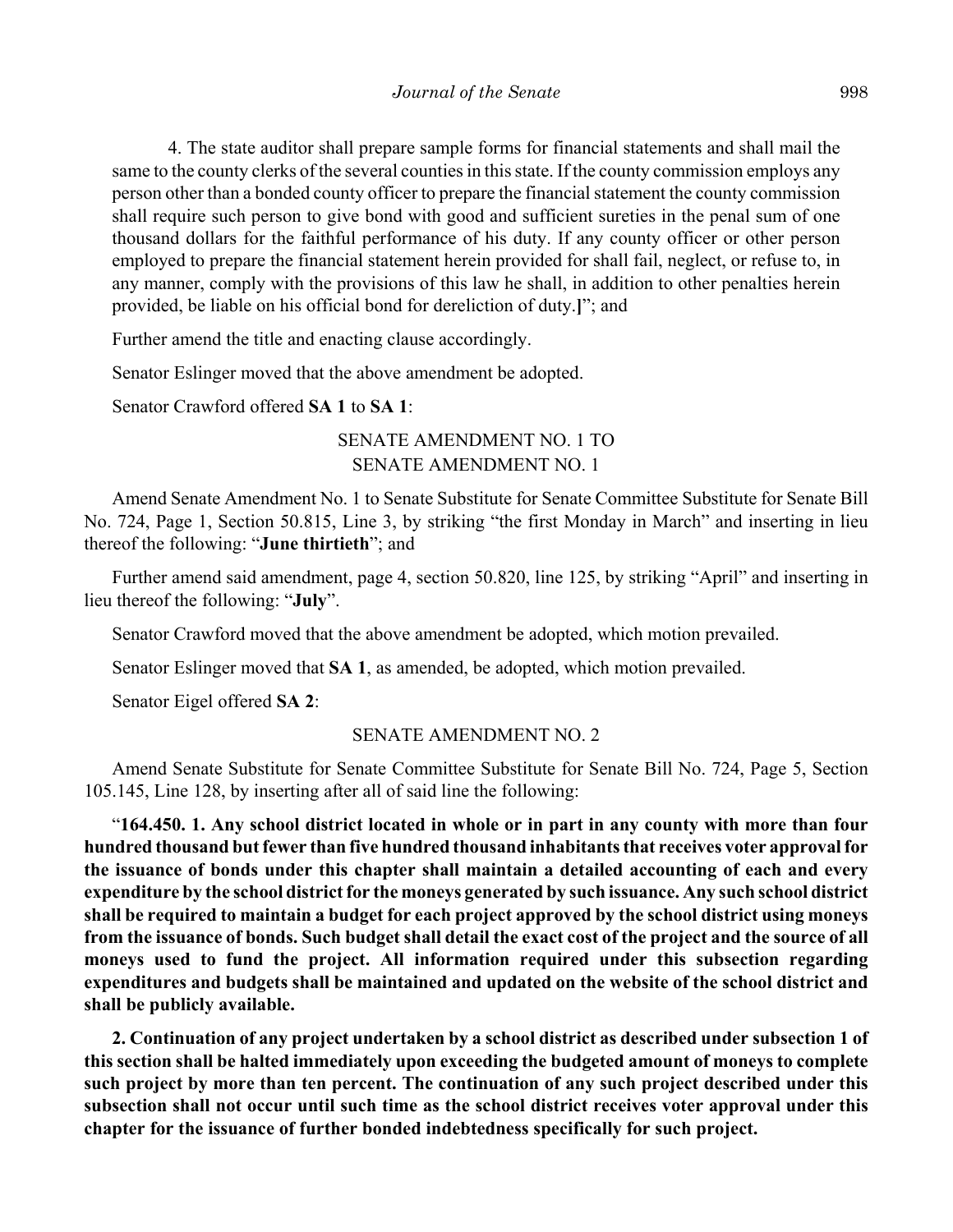**3. Any taxpayer residing within a school district that violates the provisions of this section may seek, and a court shall order, injunctive relief against such school district in any court of competent jurisdiction to enforce the provisions of this section.**"; and

Further amend the title and enacting clause accordingly.

Senator Eigel moved that the above amendment be adopted, which motion prevailed.

Senator Hegeman moved that **SS** for **SCS** for **SB 724**, as amended, be adopted, which motion prevailed.

On motion of Senator Hegeman, **SS** for **SCS** for **SB 724**, as amended, was declared perfected and ordered printed.

# **REPORTS OF STANDING COMMITTEES**

Senator Rowden, Chairman of the Committee on Rules, Joint Rules, Resolutions and Ethics, submitted the following report:

Mr. President: Your Committee on Rules, Joint Rules, Resolutions and Ethics, to which was referred **SCS** for **SB 799**, begs leave to report that it has examined the same and finds that the bill has been truly perfected and that the printed copies furnished the Senators are correct.

### **RESOLUTIONS**

Senator Crawford offered Senate Resolution No. 616, regarding Nora R. McMillin, Warsaw, which was adopted.

Senator Crawford offered Senate Resolution No. 617, regarding Josie Douglas, Bolivar, which was adopted.

Senator Hegeman offered Senate Resolution No. 618, regarding Karlie Ingersoll, Unionville, which was adopted.

Senator Burlison offered Senate Resolution No. 619, regarding Jeffrey A. Miller, Nixa, which was adopted.

On behalf of Senator Roberts, Senator Rizzo offered Senate Resolution No. 620, regarding the Ninetieth Birthday of the Reverend Dr. William Talley, III, which was adopted.

### **INTRODUCTION OF GUESTS**

Senator Bernskoetter introduced to the Senate, Class 3 State Champion Blair Oaks Lady Falcons softball team, Madison Vaughan; Ava Willson; Bria Boessen; Morgan Luebbering; Chesney Luebbering; Kally Bruce; Baley Rackers; Emma Wolken; Julie Braun; Kenzi Libbert; Olivia Moyer; Taylor Groner; Kenadi Braun; Grace Boessen; Jazmin Reinkemeyer; Kadence Kliegel; Anna Hankins; Macee Ernst; Andi Siebeneck; manager, Brock Buschjost; assistant coach, James Reinkemeyer; assistant coach, Taylor Doerhoff; assistant coach, Jill Linnenbrink; and head coach Sharon Buschjost.

Senator Schupp introduced to the Senate, Easterseals Midwest, Bill Bartelsmeyer, Lake Ozark; Wendy Sullivan, St. Louis; Amy Gwin, St. Louis; Sean Donlin, St. Louis; Jean Marshall, Wildwood; and Theresa Guest, Shiloh.

Senator White introduced to the Senate, Jon and Shelia Reagan, Neosho.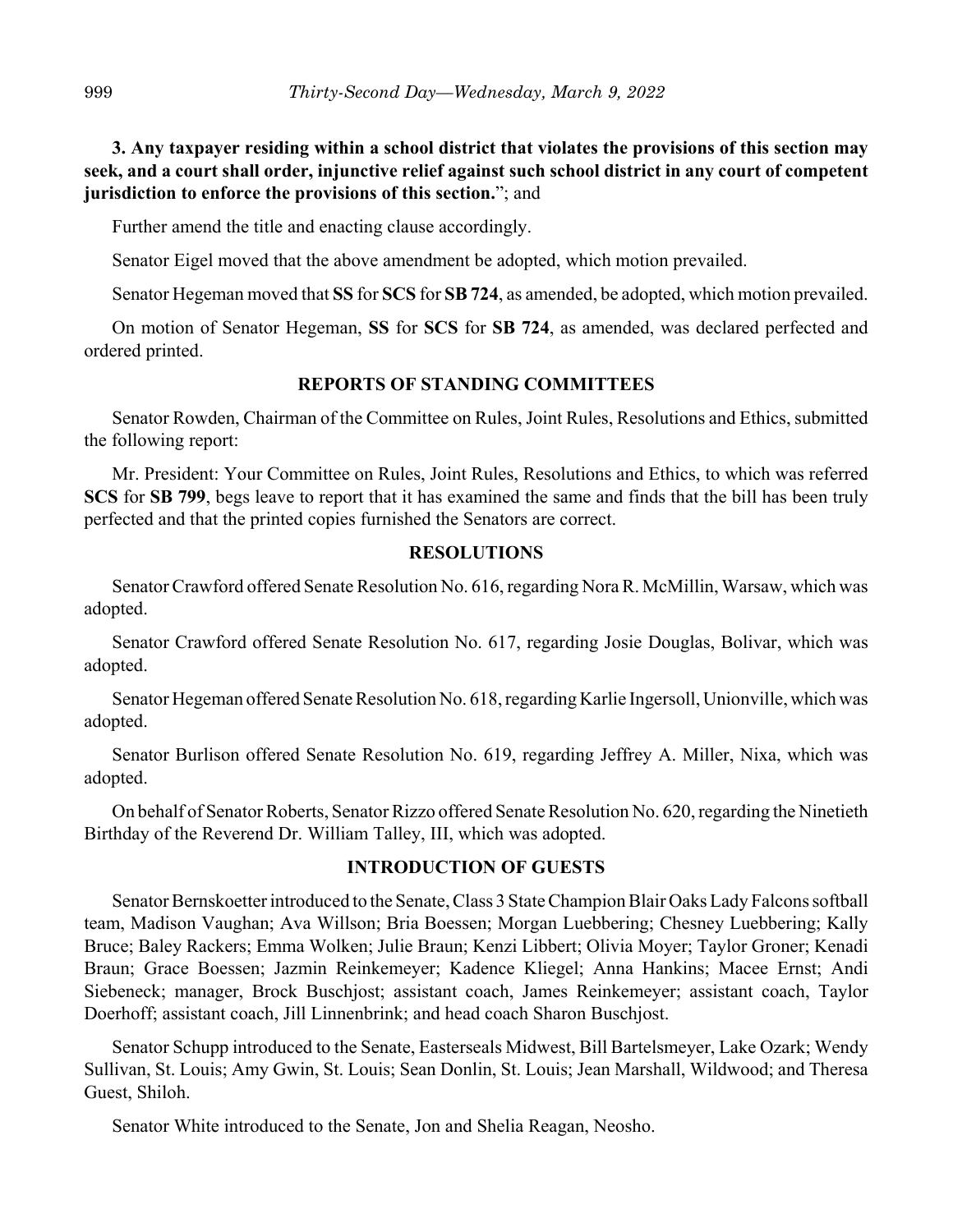On motion of Senator Rowden, the Senate adjourned under the rules.

### SENATE CALENDAR

#### THIRTY-THIRD DAY–THURSDAY, MARCH 10, 2022

# FORMAL CALENDAR

### SECOND READING OF SENATE BILLS

SB 1134-Eslinger and Bean SB 1135-Hegeman SB 1136-Roberts SB 1137-Roberts SB 1138-Hough SB 1139-Crawford SB 1140-Schupp SB 1141-Razer SB 1142-Hough SB 1143-Brown SB 1144-Crawford SB 1145-Washington SB 1146-Washington SB 1147-Washington SB 1148-Roberts SB 1149-White SB 1150-Rowden SB 1151-Roberts SB 1152-Eslinger SB 1153-Eslinger SB 1154-Koenig SB 1155-Luetkemeyer SB 1156-Brown SB 1157-Brown SB 1158-Brown

SB 1159-Eslinger SB 1160-Eslinger SB 1161-Eslinger SB 1162-Rowden SB 1163-Hegeman SB 1164-Eigel SB 1165-Roberts SB 1166-Gannon SB 1167-Gannon SB 1168-Gannon SB 1169-Razer SB 1170-Schupp SB 1171-Moon SB 1172-Washington SB 1173-Schupp SB 1174-Eslinger SB 1175-Eslinger SB 1176-Schupp SB 1177-Cierpiot SB 1178-White and Cierpiot SB 1179-Hough SB 1180-Hough SB 1181-Luetkemeyer SB 1182-Gannon SB 1183-Gannon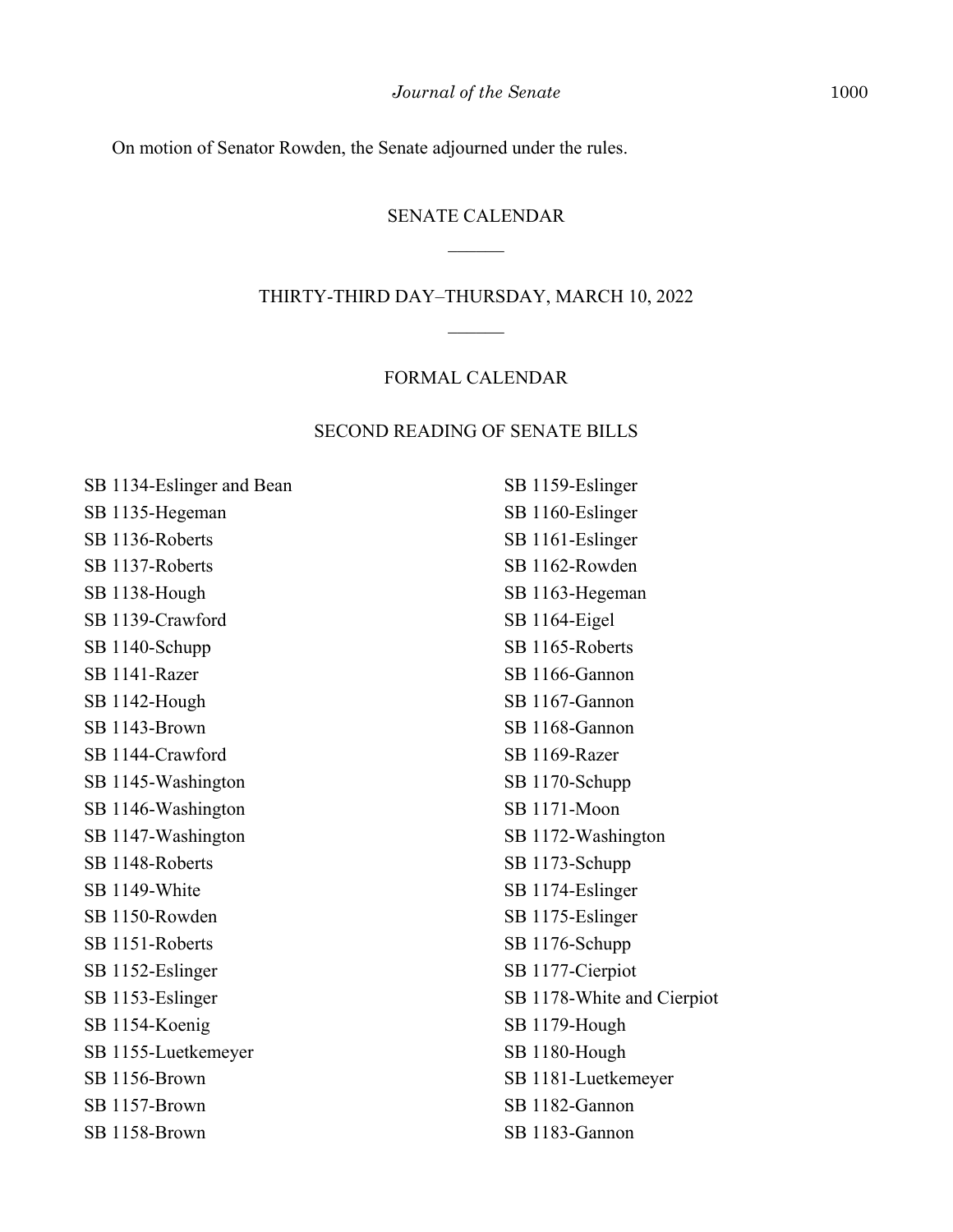SB 1184-Thompson Rehder SB 1185-Thompson Rehder SB 1186-Thompson Rehder SB 1187-Thompson Rehder SB 1188-Beck and Gannon SB 1189-Cierpiot SB 1190-Roberts SB 1191-Crawford SB 1192-Crawford SB 1193-Washington SB 1194-Washington SB 1195-Washington SB 1196-Washington SB 1197-Mosley SB 1198-Mosley SB 1199-Mosley SB 1200-Gannon SB 1201-Rizzo SB 1202-Koenig SB 1203-Koenig SB 1204-Eigel SB 1205-Washington SB 1206-Onder SB 1207-Onder SB 1208-Moon SB 1209-May SB 1210-May SB 1211-Bean SB 1212-Crawford SB 1213-Crawford SB 1214-White SB 1215-Schupp SB 1216-Cierpiot SB 1217-Hegeman SB 1218-Hegeman SB 1219-Gannon SB 1220-Gannon

SB 1221-Eslinger SB 1222-Eslinger SB 1223-Brattin SB 1224-Brattin SB 1225-Brattin SB 1226-Brattin SB 1227-Brattin SB 1228-Bernskoetter SB 1229-Brown SB 1230-Washington SB 1231-O'Laughlin SB 1232-O'Laughlin SB 1233-Roberts SB 1234-Roberts SB 1235-May SB 1236-Schatz SB 1237-Schatz SB 1238-Schatz SB 1239-Rizzo SB 1240-Brattin SB 1241-Brattin SB 1242-Brattin SB 1243-Hegeman SJR 47-Moon SJR 48-Moon SJR 49-Mosley SJR 50-Eigel SJR 51-Cierpiot SJR 52-Koenig SJR 53-Onder SJR 54-Bernskoetter SJR 55-Schatz SJR 56-Schatz SJR 57-Schatz SJR 58-Schatz SJR 59-Brattin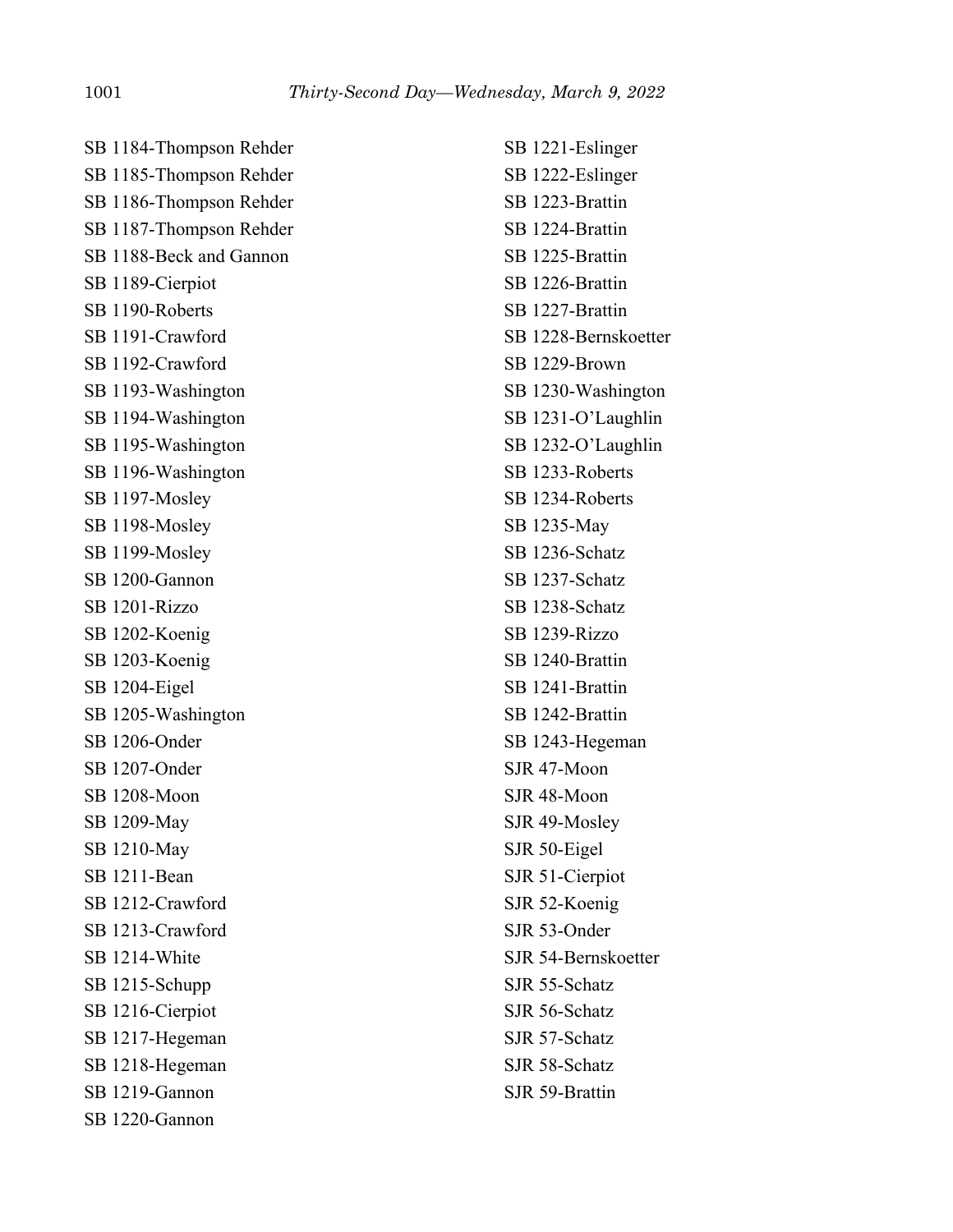# HOUSE BILLS ON SECOND READING

HCS for HB 1986 HCS for HBs 2116, 2097, 1690 & 2221 HCS for HB 1552 HCS for HB 1814

HB 1861-Eggleston HCS for HB 1462 HB 1589-Fitzwater

### THIRD READING OF SENATE BILLS

SS for SB 678-Luetkemeyer SB 652-Rizzo (In Fiscal Oversight) SB 655-Crawford SS#2 for SCS for SB 649-Eigel SS for SCS for SBs 681 & 662-O'Laughlin and Arthur (In Fiscal Oversight)

SB 820-Burlison (In Fiscal Oversight) SS#2 for SJR 38-Luetkemeyer (In Fiscal Oversight) SCS for SB 799-Hegeman

# SENATE BILLS FOR PERFECTION

1. SBs 702, 636, 651, & 693-Eslinger, with SCS 2. SB 710-Beck 3. SB 807-Hoskins 4. SB 665-Bernskoetter

5. SB 834-Luetkemeyer and Thompson Rehder, with SCS

6. SB 798-Mosley 7. SB 667-Burlison 8. SB 758-Hough, with SCS 9. SB 726-Onder 10. SB 761-Brown 11. SB 657-Cierpiot

### INFORMAL CALENDAR

# SENATE BILLS FOR PERFECTION

SB 631-Hegeman, with SCS SB 648-Rowden SB 663-Bernskoetter, with SCS SB 664-Bernskoetter

SB 690-Thompson Rehder SBs 698 & 639-Gannon, et al, with SCS, SA 1 & SA 1 to SA 1 (pending) SB 732-Hoskins, with SCS